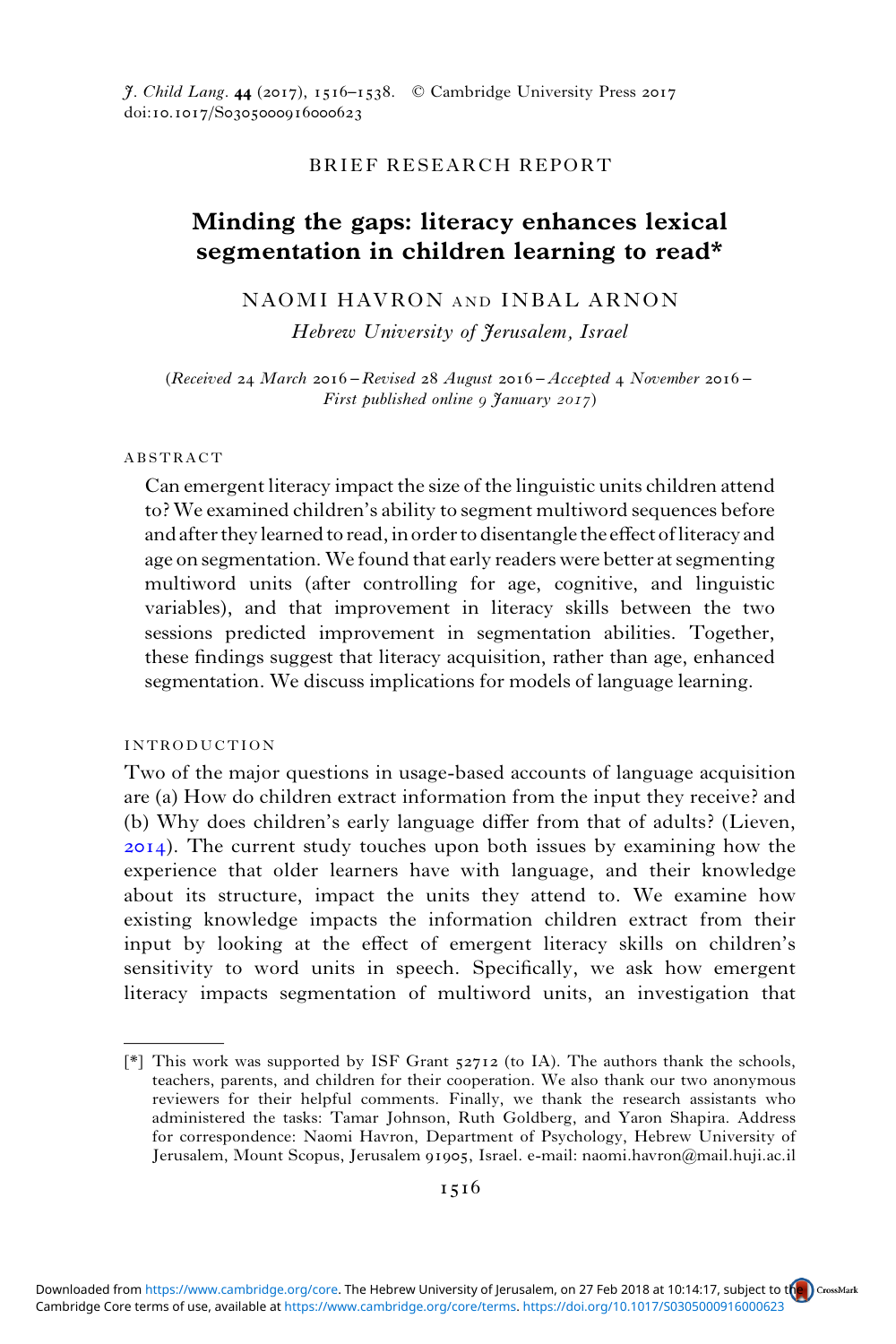also aims to add to the relatively scarce literature on the effect of multiword frequency on children (Arnon & Clark, 2011; Bannard & Matthews, 2008; Matthews & Bannard, 2010).

There is recent theoretical interest and empirical support for the idea that MULTIWORD UNITS play an important role in language (Abbot-Smoth & Tomasello, 2006; Arnon, 2010, 2015; Bannard & Lieven, 2009; Biber, 2009; Meunier, 2012; Peters,  $1983$ ; Siegelman & Arnon, 2015). We use the term as used in the psycholinguistic literature to refer to multiword sequences produced by speakers (unlike the way the term is used in the formulaic language literature, we do not propose they are stored holistically; Arnon & Snider,  $2010$ ). Psycholinguistic findings show that children and adults are sensitive to multiword information in processing (Arnon & Cohen Priva, 2013; Arnon & Snider, 2010; Bannard & Matthews, 2008; Reali & Christiansen, 2007; Siyanova-Chanturia, Conklin, & van Heuven,  $2011$ ; Tremblay & Baayen,  $2010$ ). Data from language acquisition further suggests that children use multiword units in early production and draw on them during learning (Arnon & Clark,  $2011$ ; Bannard, Lieven, & Tomasello, 2009; Lieven, Behrens, Speares, & Tomasello,  $2003$ ; Lieven, Salomo, & Tomasello,  $2009$ ). However, while both children and adults are sensitive to the properties of multiword units, their role in learning may differ: it has been proposed that children rely more on multiword units during language learning than adult L<sub>2</sub> learners, a tendency which impacts learning outcomes (Arnon, 2010; Arnon & Christiansen, 2014; Arnon & Havron, unpublished observations; Arnon & Ramscar, 2012; Siegelman & Arnon, 2015). In this respect, adults' lesser reliance on multiword units may be partially caused by their familiarity with written language where word boundaries are visually salient.

In this paper, we ask if, and how, emergent literacy skills impact the units used during language processing. In particular, we examine if literacy acquisition increases the prominence of single words compared to multiword units. Unlike in spoken language, written language (in many scripts) provides clear information about word boundaries by marking them with spaces. While preliterate children are clearly able to segment utterances into words (Aslin, Saffran, & Newport, 1998; Christophe, Dupoux, Bertonici, & Mehler, 1994), learning to read may nevertheless lead language users to rely more on word units compared to preliterate language users. Such a pattern is consistent with models of language that consider both words and larger units to be building blocks for language  $(e.g., Bod, 2006; Elman, 2009; McClelland, 2010).$ 

Indeed, studies have shown that literacy increases LEXICAL SEGMENTATION: the ability to segment utterances into words (Gombert, 1994; Havron  $\&$ Arnon, 2016; Kurvers & Uri, 2006; Olson, 1996; Roberts, 1992; Veldhuis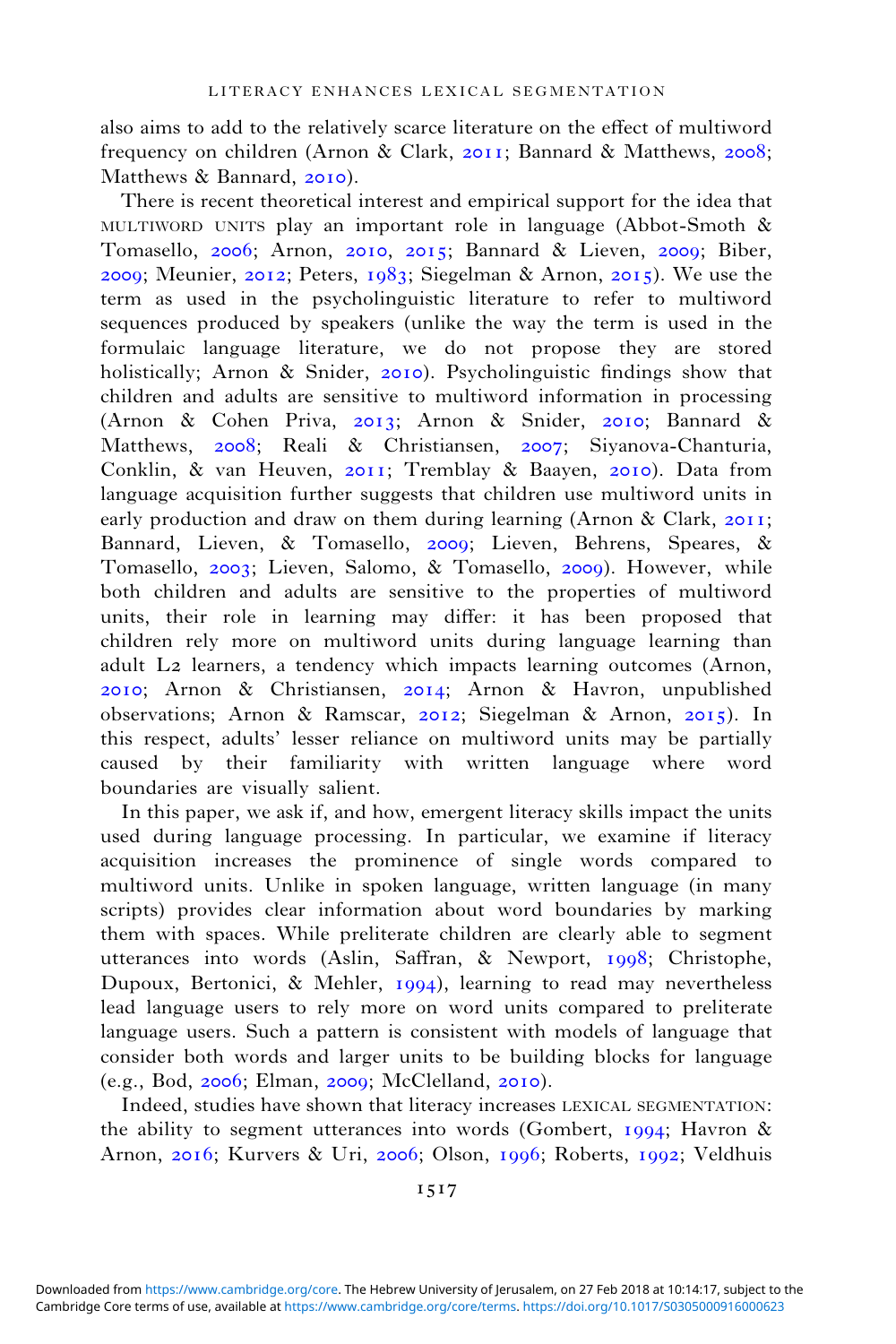$& Kurvers, 2012$ ). Literate adults and children are more likely to segment sentences into word units compared to illiterate adults or pre-literate children in various tasks, such as counting words in a sentence (Bialystok,  $1986$ ), and tapping with chips (Holden & MacGinitie,  $1972$ ). However, it is somewhat difficult to separate the effect of age and cognitive and linguistic variables from that of literacy in these studies. Since literate children are typically older than preliterate children, it is possible that the differences in performance are driven by age and the increased linguistic experience that comes with it, rather than by literacy. In line with this interpretation, Karmiloff-Smith and colleagues (Karmiloff-Smith, Grant, Sims, Jones, & Cuckle,  $1996$ ) found that five-year-old preliterate children segmented sentences into words more than four-year-old preliterate children, suggesting that age affects segmentation independently of literacy. In contrast, Kurvers, Vallen, and Hout (2006) used a similar task with children in the Netherlands and Norway but did not find an effect of age independent of literacy.

#### THE CURRENT STUDY

The existing findings leave several open questions. First, the mixed pattern of results on the effect of age highlights the difficulty of separating the effect of age from that of literacy without using longitudinal designs. Second, there is a need to control for other cognitive and linguistic variables which may affect performance on these tasks. Children who can read may differ from their age-matched preliterate peers on additional variables other than literacy: they may have higher cognitive abilities - such as intelligence or short-term memory – and they may have more linguistic knowledge and experience (Evans, Shaw, & Bell, 2000; Gathercole, Tiffany, Briscoe, & Thorn,  $2005$ ).

In the current study, we aim to address these questions by examining the effect of emergent literacy on lexical segmentation in preliterate and literate children longitudinally. We will attempt to disentangle the role of literacy and age by using a before-after design, and by measuring and statistically controlling for possible confounding factors: age itself, but also non-verbal intelligence, short-term memory, and vocabulary. We will test Hebrew-speaking first-graders twice: before and after they learn to read. This will allow us to separate the effect of literacy from that of other factors in enhancing lexical segmentation. We test two hypotheses: in the first session, we hypothesize that children's literacy skills will predict segmentation abilities over and above the effects of age and cognitive and linguistic measures. In the second session, we hypothesize that improvement in reading ability will predict improvement in segmentation. If learning to read enhances lexical segmentation, then greater changes in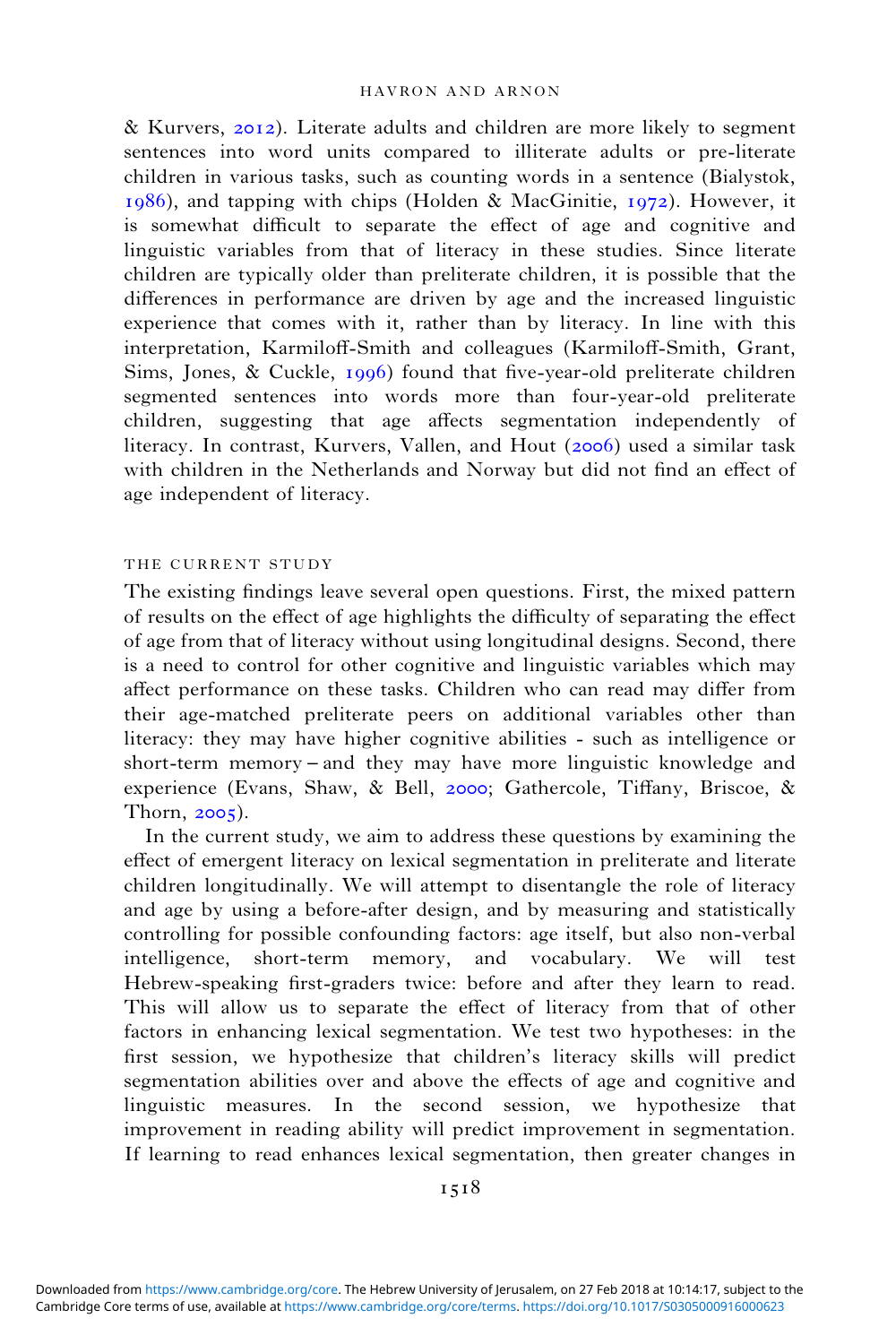literacy should correspond to larger improvement in segmentation. Importantly, this prediction focuses on changes in literacy between the start and end of the year: we expect the greatest change in segmentation in those children who learned to read during the year (and less so in those who could also read when the year started, as well as those who did not improve and remained poor readers). Note that we do not hypothesize emergent literacy levels at the beginning of the year to predict improvement in segmentation. Such analysis would disregard the fact that children might also improve to a different degree in their literacy skills between the two sessions.

Hebrew is a Semitic language with a rich synthetic morphology. The writing system is an abjad (Daniels & Bright,  $1996$ ), i.e., consonants are represented graphically, but vowels are not, for the most part. As such, reading is dependent on knowledge of the morphological elements making up the word – roots, patterns, and the distinction between root consonants and ones that are also used to indicate grammatical morphemes or function affixes (Ravid,  $2012$ ). Literacy acquisition in Hebrew and the impact of literacy acquisition on metalinguistic awareness has been studied extensively (see, for example, Bar-On & Ravid,  $2011$ ; Berman & Ravid,  $2000$ ; Ravid,  $2005$ ). Research has focused primarily on the impact of emergent literacy on phonological and morphological awareness (e.g., Levin, Ravid, Rapaport, & Nunes, 1999; Ravid & Malenky, 2001), yet no work to date has explored lexical segmentation in Hebrew. Despite differences between Hebrew and other languages which have been studied in the context of lexical segmentation (Dutch: Kurvers, van Hout, & Vallen, 2009; Onderdelinden, Craats, & Kurvers, 2009; French: Gombert, 1994; Portuguese: Morais, Bertelson, Cary,  $\&$  Alegria, 1986), they share one important feature – they mark word boundaries with spaces. In logographic scripts, such as Chinese Hanzi and Japanese Kanji, there are no conventions for determining word boundaries, and indeed logographic literacy does not seem to aid lexical segmentation (Bassetti, 2007). We thus predict that emergent Hebrew literacy skills will enhance lexical segmentation.

An additional goal of the current study is to add to the sparse literature on multiword processing in children (Arnon & Clark,  $2011$ ; Bannard & Matthews, 2008; Matthews & Bannard, 2010). This literature has focused, to date, on the processing of multiword sequences in English. We add to the existing research by asking whether Hebrew-speaking children have a harder time segmenting high-frequency two-word sequences compared to lower-frequency ones. This frequency manipulation will also allow us to validate our task and make sure it is measuring language processing, by replicating frequency effects previously found with adults (e.g., Arnon & Snider, 2010; Bybee, 2002; Havron & Arnon, 2016; Siyanova-Chanturia,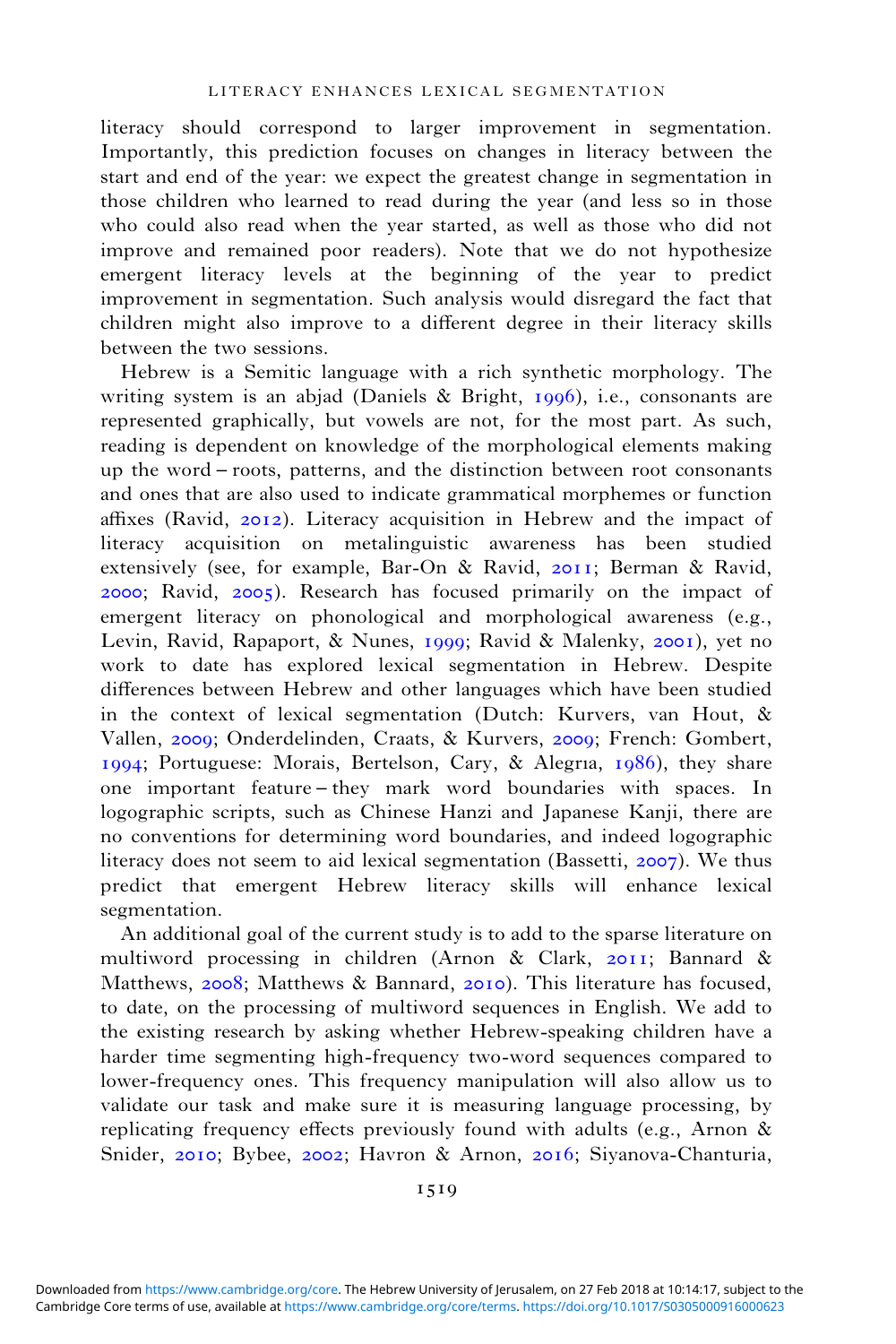Conklin,  $\&$  van Heuven, 2011). We predict that frequently used two-word sequences will be harder for children to segment, regardless of literacy level.

#### METHOD

### **Participants**

Thirty-nine children  $(24 \text{ girls and } 15 \text{ boys})$  between the ages of five and seven (mean  $6;6$ , range  $5;9-7;5$ ) participated in this study. They were recruited from middle- to high-socioeconomic status schools in Israel. Written parental consent was obtained for all children.

#### MATERIALS

### Lexical segmentation tasks

Word order reversal task. In this task, based on a study conducted by Huttenlocher  $(1964)$ , participants heard two-word sequences and were asked to reverse their order (e.g., hear "little boy", produce "boy little"). The modified task has been used in a study of adult illiterates learning to read in their L<sub>2</sub> (Havron & Arnon, 2016). That study showed that task performance was affected by emergent literacy and by the frequency of the two-word sequences, indicating its ability to tap into linguistic processing and not only metalinguistic awareness. All the stimuli were grammatical two-word sequences, used in everyday speech, which differed in the frequency of the two-word sequences but were matched on single-word frequency (e.g., high-frequency *laba [eli* 'my dad', low-frequency *tzeva tari* 'fresh paint'). The units included a mixture of more and less fixed expression encompassing a range of grammatical and syntactic relations. The reversed pairs resulted in a mix of grammatical and ungrammatical sequences, as in Huttenlocher's original study (despite the freer word order of Hebrew). We used the MILA Tapuz People Forum Corpus of Israeli online forums (Itai & Wintner, ) to calculate the frequencies of the single words and of the two-word sequences. This is a collection of around  $\mathbf{r} \cdot \mathbf{4}$  million words taken from Israeli online forums in Hebrew. We used this corpus because (a) there is at the moment no large enough corpus of spoken Hebrew, including child-directed speech (e.g., the Hebrew section of CHILDES contains only about 400,000 tokens) and (b) it is closer to spoken Hebrew that other available written corpora.

We constructed two lists of forty two-word sequences, one for each session. Each list contained an equal number of frequent and infrequent two-word sequences (see 'Appendix  $\mathbf{r}'$  for all items). All the two-word sequences were prerecorded by a native speaker of Hebrew unaware of the study goals.<sup>1</sup> The order of presentation was randomized for each participant.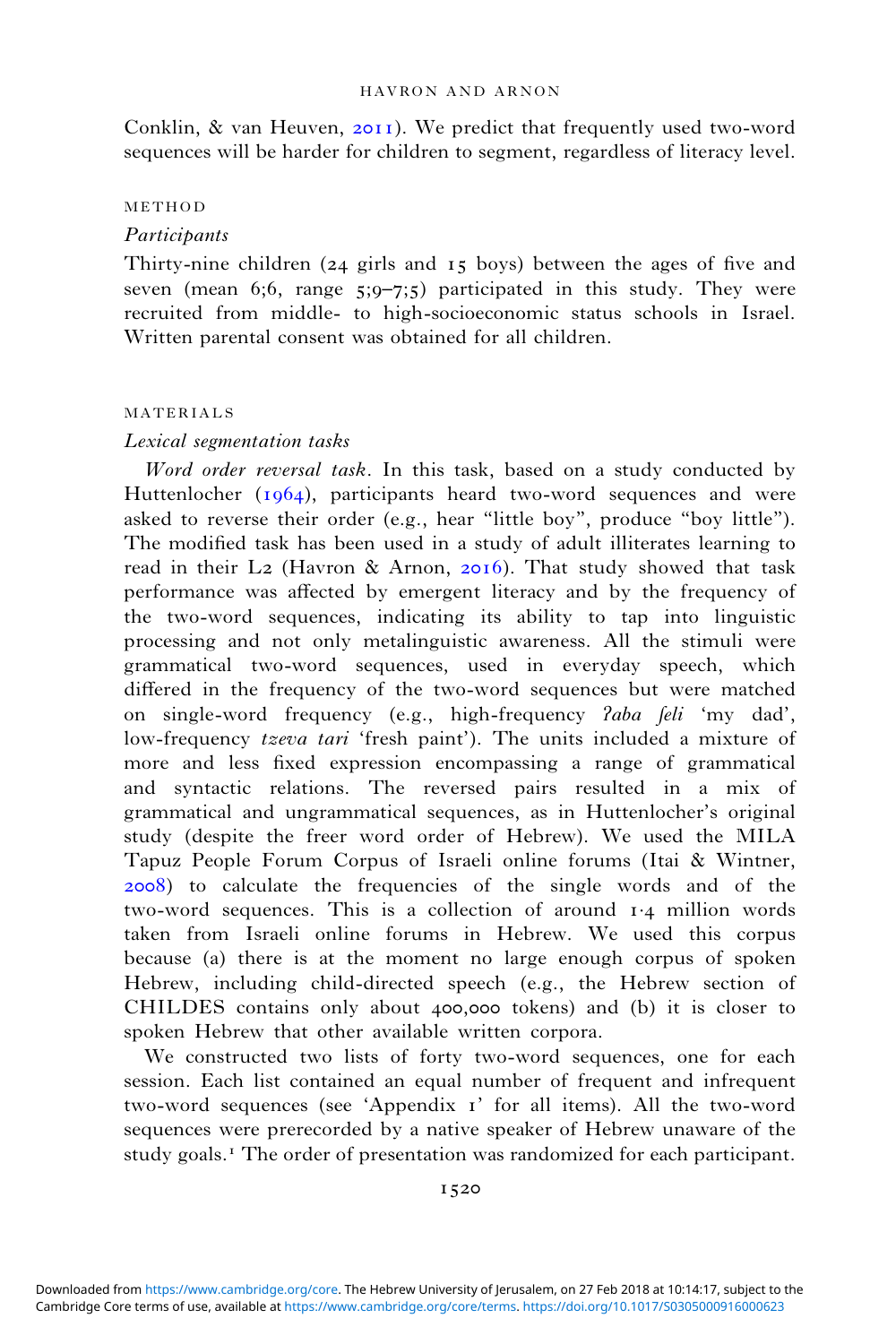Sentence dictation task. In this task children heard recorded sentences and were asked to say these sentences back to the experimenter "part by part" so that she could write them down. This task is an adaptation of two previously used tasks (Gombert, 1994; Veldhuis & Kurvers, 2012). We controlled for sentence plausibility (as assessed by ratings of native speakers), and the number of words and syllables in the sentences (see 'Appendix 2' for item details). Responses were coded for unit types (word, multiword, and part-word) by two RAs blind to the children's literacy level. Units were defined on the basis of the pauses the child made in her dictation. We define as 'word' a unit that would have been separated by spaces in writing ('teva'). Thus, if the child said: "ima shela [pause] halxa [pause] la@makolet", this is one multiword sequence (ima-shela), and two word units (halxa and la@makolet). We calculated agreement between raters on the number of single words dictated in each sentence, and found reliability to be high (weighted Kappa =  $-89$ ,  $z = 23$ ,  $p \le 0.001$ ).

### Cognitive and vocabulary measures

Non-verbal intelligence. This was assessed using the child version of the block design subset of the WISC-III (Kaufman,  $1994$ ).

Short-term memory. This was evaluated using the digit span task (only forward section; Kaufman,  $1994$ ). We used only the digits one to five, to prevent arithmetic ability from affecting performance.

Vocabulary measure. We used the Kavé (Kavé, 2006) Hebrew naming test for productive vocabulary, a validated tool suitable for use with children and adults.

Literacy assessment. This was performed using a rated paragraph reading task. The paragraph was at a level suitable for readers at the end of the first grade. The responses were recorded and later rated by a native speaker who had not met the participants. We used a scale developed for assessing literacy in illiterate populations (Tarone, Biglew, & Hansen,  $2007$ ; Havron & Arnon,  $2016$ ). The original scale rates both reading and writing, to create a full literacy scale. Here, however, we focus on reading, since it provides children with a visual representation of word boundaries (they are less likely to write full sentences and texts at this stage than read them). Reading was rated for fluency  $(0-3)$  and confidence  $(0-3)$  by an RA who had not met the children. The scores were aggregated to create a single score (see 'Appendix  $3'$  for paragraphs and rating instructions).

It is possible that having the sequences recorded together as we did (rather than spliced) would lead to more co-articulation cues in the more frequent sequences. However, both types were rated by native speakers as equally natural sounding. Moreover, since factors such as co-articulation also affect real-life language processing, the task may provide a good estimate for online processing.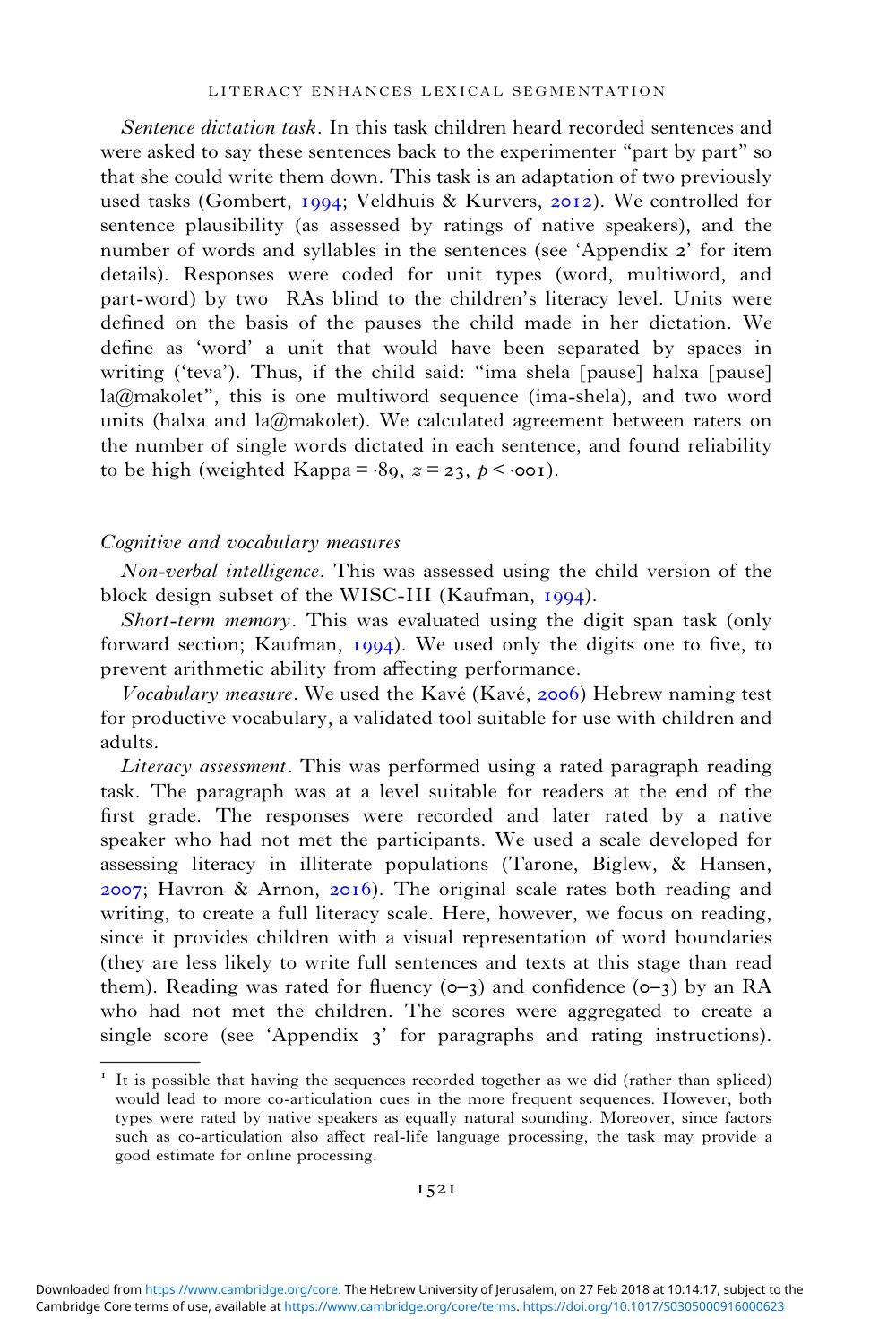Twenty percent of children's paragraph readings were coded by a second coder. Inter-rater reliability was high (weighted Kappa =  $\cdot$ 9,  $z$  = 2 $\cdot$ 49,  $p = \cdot o_1$ ).

Current instructions from the ministry of education in Israel determine that children who start first grade should be expected to know the letters and have awareness of the basic speech sounds (phonemic awareness). Children are not expected to be able to read words or sentences. Despite this, many children start school while already being able to read familiar or unfamiliar words, and even short stories. This may be the result of more extensive schooling in a specific kindergarten, or of the children's or their parents' efforts or abilities. For our participants, this resulted in a range of emergent literacy levels, as expanded on in the 'Results' section.

### Procedure

Participants were tested twice: once at the start of the school year (October– November), and once after spring break (May), when most children were estimated by the teacher to be able to read aloud a short paragraph without diacritical signs (niqqud). Children were tested in a quiet room using a laptop computer. We used the experimental software E-Prime to run the tasks and record responses. In the first session, participants completed the tasks in the following order:  $(1)$  vocabulary,  $(2)$  word-order reversal task,  $(3)$  block design,  $(4)$  sentence dictation task,  $(5)$  digit span, and (6) literacy assessment. In the second session the children completed the  $(i)$  word-order reversal task,  $(i)$  dictation task, and  $(j)$  literacy assessment. At the end of each session, the child was given stickers and a certificate of participation.

#### RESULTS

We excluded participants who completed less than  $50\%$  of the trials in the reversal task during the first session, since this was taken to indicate that they did not understand the task. This led to the exclusion of four out of the thirty-nine children who participated in the study.

## First session

Literacy, cognitive, and linguistic measures. At the beginning of the first grade, less than half of the children could already read  $(15 \text{ out of } 35)$ children scored 4 and above on the literacy scale). There were no significant differences between the two literacy groups in terms of age, short-term memory, vocabulary, and non-verbal intelligence. As expected, there was a significant difference between the two literacy groups in the reversal task scores, and in the number of word units dictated, with literate children showing more segmentation (see [Table](#page-7-0) ).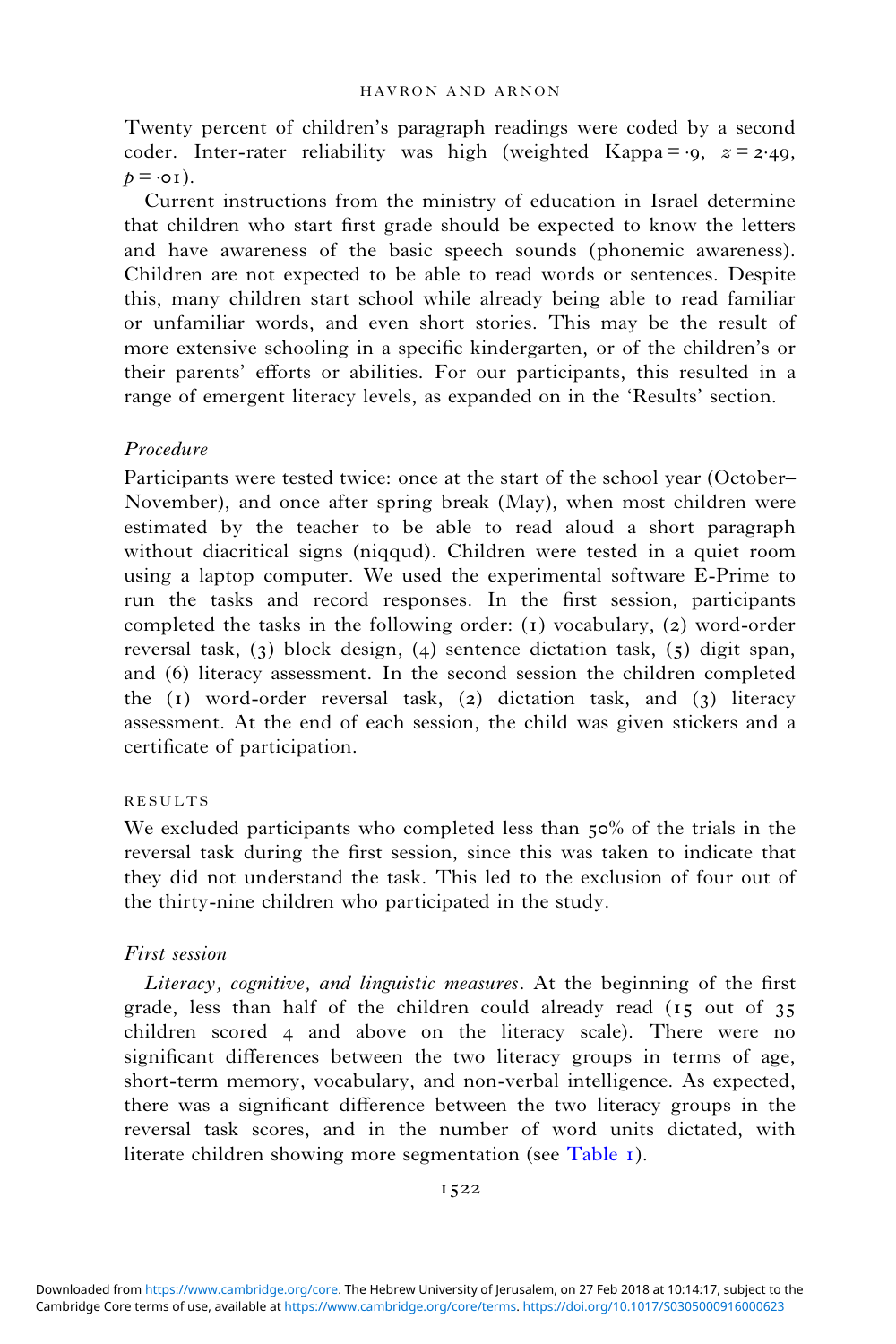|                                    | Preliterate $(n = 20)$ |           | Literate $(n = 15)$ |       |  |
|------------------------------------|------------------------|-----------|---------------------|-------|--|
| Task                               | М                      | SD        | M                   | SD    |  |
| Reversal                           | $81.84\%$              | $11.65\%$ | $95.64\%$ **        | 7.16% |  |
| Number of words dictated           | 3.33                   | 1.65      | $3.96*$             | 1.65  |  |
| Number of multiword units dictated | I O 7                  | o.79      | $\circ 88$          | 0.79  |  |
| Age                                | 6.55                   | O.24      | $6 - 6$             | o.4   |  |
| Digit span                         | 6.19                   | I.42      | 5.93                | 1.71  |  |
| Vocabulary                         | 32.6                   | 4.19      | 34.87               | 4.12  |  |
| Block design                       | 17.1                   | 9.86      | 21.8                | 6.42  |  |

<span id="page-7-0"></span>TABLE I. Differences between preliterate and literate children at the beginning of the year

NOTES:  $*$   $p < \cdot 05$ ;  $**$   $p < \cdot 01$ .

Reversal task. Overall, across both groups, performance ranged between  $56.76\%$  and  $100\%$ , with a mean of  $86.06\%$  ( $SD = 11\%$ ). Cronbach's alpha scores were high (first session,  $\alpha = .87$ ; second session,  $\alpha = .79$ ), demonstrating the task's internal reliability. Incorrect responses included repetition of the two-word sequences, content errors (e.g., hearing 'my name', producing  $Yoav$ ), and reversing meaning (e.g., hearing 'little boy', producing 'big girl'). Such errors – which show limited evidence of lexical segmentation – accounted for  $73\%$  of errors. Other incorrect responses seem to exhibit some level of segmentation. These included repetition of only one of the words (e.g., hearing 'little boy', producing 'little boy boy'), changing one of the words (e.g., hearing 'little boy', producing 'small boy'), or adding function words (e.g., hearing 'new friend', producing 'friend the new'). Such responses accounted for  $27\%$  of the errors.

Hypotheses testing: reversal task. We hypothesized that emergent literacy skills will predict performance after controlling for age, cognitive abilities, and vocabulary. We also hypothesized that more frequent two-word sequences would be harder to segment. To test these predictions, we ran a mixed-effect logistic regression model with trial accuracy as our dependent variable, using the glmer function in R software (Bates, Maechler, Bolker, & Walker,  $2015$ ). Since the model predicts the result of each trial we have  $I, 400$  observations in the model from our  $35$  participants (see Baayen, Davidson, & Bates, 2008; Jaeger, 2008). The dependent variable was accuracy on each trial (as a binary variable). We had logged frequency of two-word sequences and literacy (in z-scores) as our variables of interest. We had age (in days), short-term memory, non-verbal intelligence scores, and productive vocabulary scores (all in z-scores) as fixed effects. The model included random intercepts for participant and item (the maximal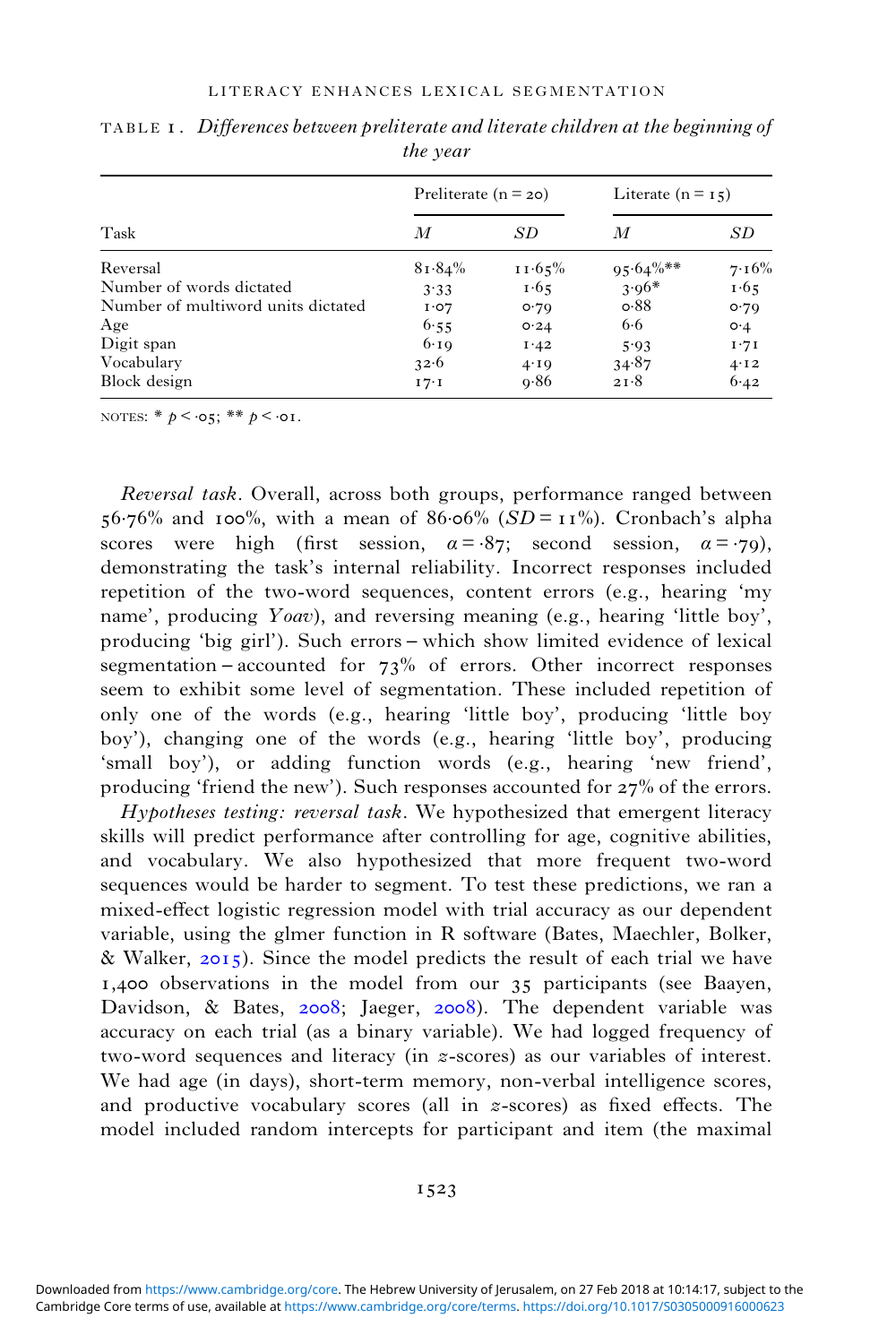|                                 | B             | <b>SE</b>     | Z       | P               |
|---------------------------------|---------------|---------------|---------|-----------------|
| (Intercept)                     | 4.35          | $\circ$ 46    | 9.45    | $\sim$ 00 I     |
| Logged frequency                | $-\circ 28$   | O·I2          | $-2.4I$ | .02             |
| <i>z</i> -score literacy        | $I \cdot I$ 3 | O 2I          | 5.31    | $<$ $\cdot$ 00I |
| z-score age                     | $-0.74$       | 0.25          | $-2.06$ | $<$ $\cdot$ 00I |
| z-score vocabulary              | $\sigma$ -84  | O.22          | 3.80    | $<$ $\cdot$ 00I |
| z-score non-verbal intelligence | $-0.12$       | 0.16          | $-0.77$ | O.44            |
| z-score short-term memory       | o.78          | $O \cdot I$ O | 4.06    | $<$ $\cdot$ 00I |

TABLE 2. Mixed-effects logistic regression for segmentation task performance: session 1

effect structure that allowed it to converge; Barr, Levy, Scheepers, & Tily,  $(2013)$ , and had low colinearity (all VIF values <  $\sim 1.8$ ).

As predicted, the effect of the frequency of two-word sequences on performance was significant: more frequent two-word sequences were harder to reverse ( $\beta = -\text{o-28}$ , SE =  $\text{o-12}$ ,  $p = \text{o-2}$ , model comparison  $p = \text{o-2}$ ). Importantly, the effect of literacy was also significant: participants who were better readers showed better lexical segmentation ( $\beta = 1.13$ , SE =  $\sigma$ -21,  $p <$  oo1, model comparison  $p <$  oo1). Surprisingly, age had a negative effect on performance: older children were less likely to produce correct responses after controlling for the other measures  $(\beta = \circ 2, \cdot \infty)$ . SE =  $\circ 2, \cdot \infty$ .  $p = \infty$ 3, model comparison  $p = \infty$ 2). Vocabulary size predicted performance, with participants with larger vocabularies performing better  $(\beta = \circ 84, \text{ SE} = \circ 22, \ p \le \circ \text{OT}, \text{ model comparison } p \le \circ \text{OT}.$  The effect of short-term memory was also significant: better short-term memory was associated with better performance  $(\beta = \alpha \cdot 78)$ , SE =  $\alpha \cdot 19$ ,  $\beta \le \alpha \cdot 19$ , model comparison  $p < \text{coor}$ ). The effect of non-verbal intelligence was not significant (see Table 2).

We suspected that the negative effect of age was driven by the youngest children. For children born between September and December, parents in Israel can choose whether the child will start first grade or remain in kindergarten. It is possible that children whose parents decided to send them to the first grade had characteristics that were correlated both with early literacy and with performance on our task. Put differently, these children may have cognitive or environmental advantages over their older peers. In line with this hypothesis, removing these children  $(n = 7)$ eliminated the effect of age  $(\beta = -0.41, \text{ } SE = 0.27, \text{ } p \leq 1.1)$  while not impacting the significance of the other factors.

To summarize, as hypothesized, the word order reversal task revealed a significant effect of emergent literacy on lexical segmentation among children of the same age, suggesting that literacy has an independent effect on segmentation abilities. The results also show that children are sensitive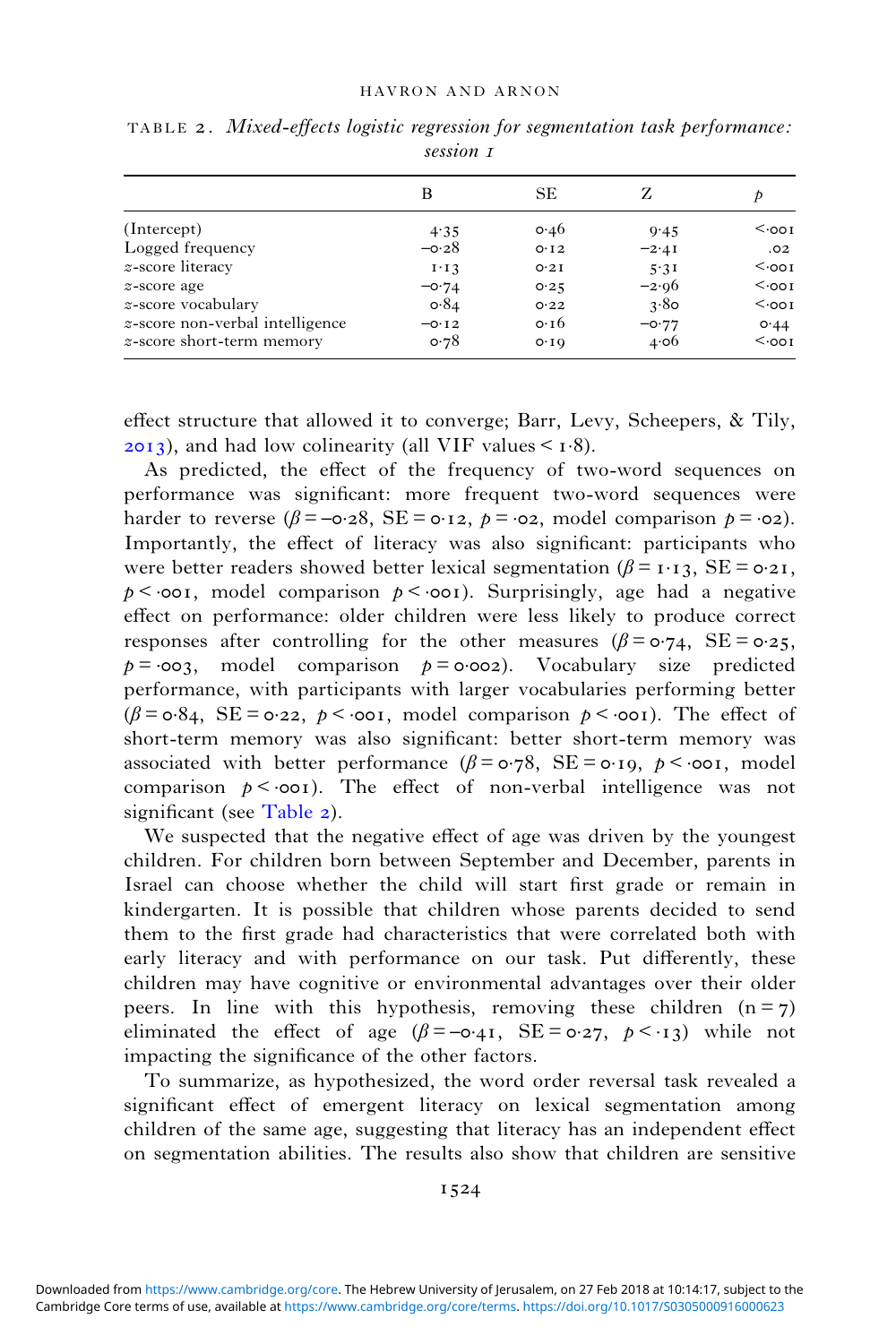|                                 | В       | <b>SE</b>     | df             | t       | Þ            |
|---------------------------------|---------|---------------|----------------|---------|--------------|
| (Intercept)                     | 3.60    | O.2Q          | $I I \cdot 2Q$ | 12.51   | $001$        |
| z-score literacy                | O.3I    | $O \cdot I$ 3 | 28.78          | 2.48    | O O 2        |
| <i>z</i> -score age             | $-0.3I$ | $O \cdot I$ 3 | 28.35          | $-2.36$ | O O 3        |
| z-score vocabulary              | O 2I    | $O \cdot I$ 3 | 30.28          | 1.59    | O·I2         |
| z-score non-verbal intelligence | $-0.01$ | O·I2          | 20.40          | $-0.11$ | $O \cdot QI$ |
| z-score short-term memory       | 0.23    | O·I2          | 28.23          | 1.88    | O O7         |

TABLE  $\alpha$ . Mixed-effects linear model for number of word units in dictation: session 1

to the frequency of two-word sequences and find it harder to segment more frequent two-word sequences.

Dictation task. We looked at the same  $35$  participants as in the previous analysis. The  $330$  sentences the participants dictated included  $1,191$  single words (e.g., ima 'mother'), 326 multiword units (e.g., ima-shela 'her-mother'), and  $37$  part words (e.g., im 'mothe'). We ran a mixed-effects linear model to predict the number of word units dictated in each sentence (which had a significant and strong negative correlation with the number of multiword units  $(r(31) = -0.93, p \le 0.001)$ . We had literacy as our variable of interest, as well as age (in days), short-term memory, non-verbal intelligence scores, and productive vocabulary scores (all in z-scores) as fixed effects. The model included random intercepts for participant and item, and had low colinearity (all VIF values  $\leq$  1.2).

As predicted, the effect of literacy was significant: participants who were better readers dictated more word units  $(\beta = o \cdot 3I, SE = o \cdot 13, p = o \cdot 2,$  model comparison  $p = o_1$ . Again, age had a significant negative effect on performance: older children were less likely to dictate along word boundaries  $(\beta = -\mathbf{o} \cdot \mathbf{a}), \text{ } SE = \mathbf{o} \cdot \mathbf{a}, \text{ } p = \mathbf{o} \cdot \mathbf{a}, \text{ } \text{ model comparison } p = \mathbf{o} \cdot \mathbf{o}.$  Here again, when we removed children born before December, the effect of age disappeared ( $\beta = \sigma_3$ , SE =  $\sigma_2$ ,  $p = -1$ ;). Short-term memory had a marginally significant effect  $(\beta = \sigma \cdot 23, \quad SE = \sigma \cdot 12, \quad p = \sigma \cdot 7, \quad \text{model}$ comparison  $p = \infty$ , None of the other factors were significant (see Table 3).

To summarize, as hypothesized, the dictation task also revealed a significant effect of literacy. This task provides convergent evidence to the word order reversal task, showing that emergent literacy, rather than age, is associated with enhanced lexical segmentation.

## Second session

Two participants were not tested again at the end of the year; one had left the school and another was unable to complete the word order reversal task for technical reasons. Performance in the word order reversal task ranged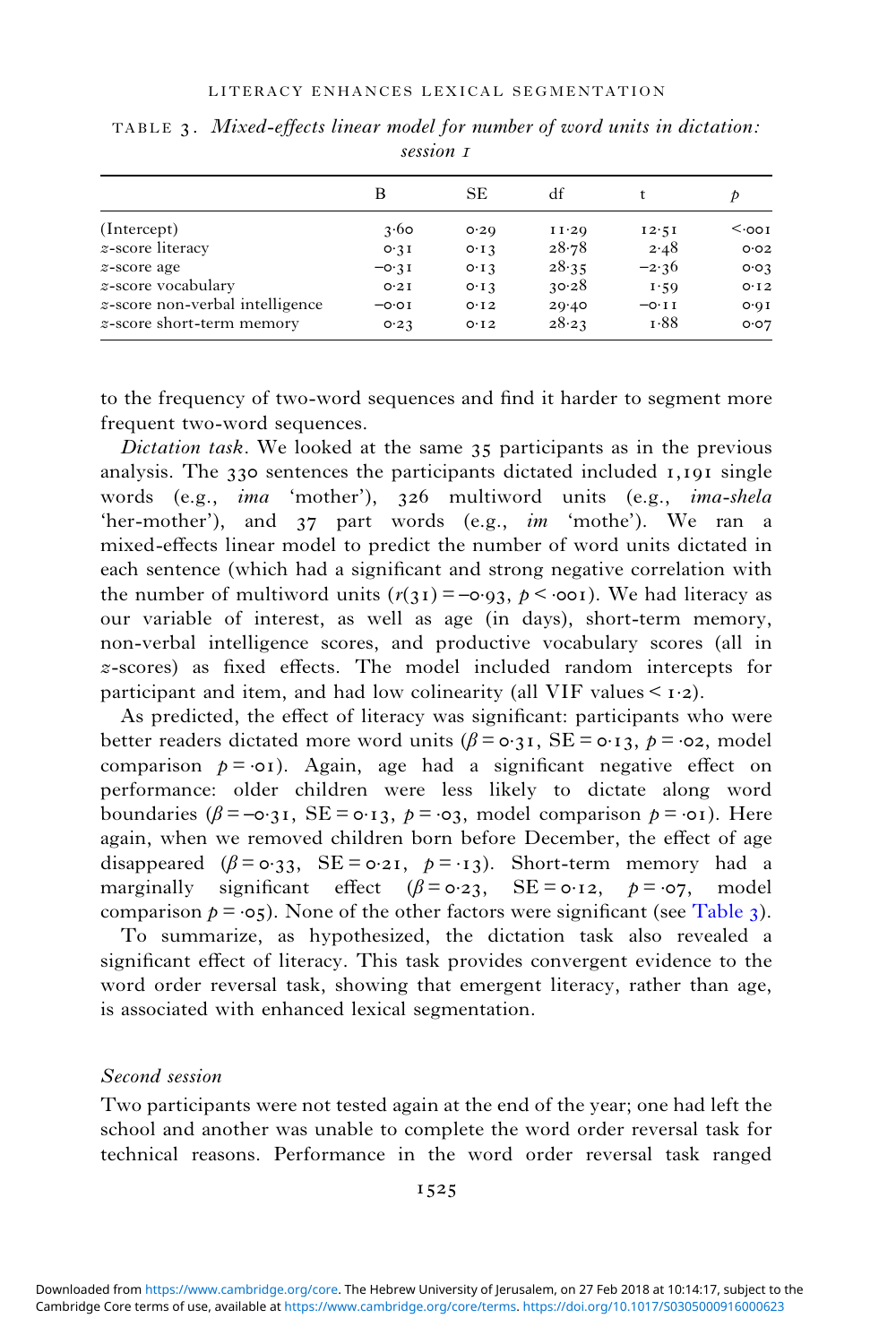#### HAVRON AND ARNON

|                              | Session $r(n = 33)$ |       | Session 2 ( $n = 33$ ) |          |  |
|------------------------------|---------------------|-------|------------------------|----------|--|
| Task                         | М                   | SD    | М                      | SD       |  |
| Literacy                     |                     | 2.38  | $4.76***$              | 1.57     |  |
| Reversal task                | $90.09\%$           | 1 1 % | $98.08\%$ ***          | $4.17\%$ |  |
| Number of words dictated     | 3.49                | 1.5   | 3.81                   | 1.36     |  |
| Number of multiword dictated |                     | 0.73  | $\circ 8^*$            | 0.63     |  |

TABLE 4. Differences in measures between sessions

NOTES: \*  $p \leq \log$ ; \*\*\*  $p \leq \log$ .

between  $82.5\%$  and  $100\%$ , with a mean of  $98.08\%$  (SD =  $4.17\%$ ). There was a significant improvement in reading between the first and second session, as well as in the word order reversal task, and significantly fewer multiword units dictated in the second session (but no significant change in the number of word units; see Table 4).

Hypotheses testing: reversal task. We hypothesized that improvement in literacy would predict improvement in segmentation. To test this prediction, we conducted the following analysis: we first created two improvement scores by regressing first-session literacy scores from second-session literacy scores, and first-session segmentation scores from second-session segmentation scores. We do not use simple improvement scores, but rather, residualized scores, because they are a better estimate for improvement – as they provide scores which are relative to the rest of the group and show whether improvement was above or below expected. Raw improvement scores, in contrast, equate a child who improved from to  $6$  (as expected) with a child who improved from  $\circ$  to  $\bar{1}$  (much less than expected). After creating these improvement scores, we conducted a linear regression, predicting segmentation improvement score (in z-scores) from literacy improvement scores (in z-scores). As expected, we find that literacy acquisition is significantly correlated with segmentation enhancement ( $R = \infty$ ,  $t(31) = 3.15$ ,  $p < \infty$ ). Improvement in literacy also explained a significant proportion of variance in segmentation improvement scores (corrected  $R^2 = -22$ ) (see [Figure](#page-11-0) 1). Since participants who were already reading fluently in the first session and had very high segmentation accuracy could not have improved much in either task, their performance may support our hypothesis for psychometric and not substantial reasons (they had little room for improvement on either task). Thus, to show that our effect is not driven solely by these participants, we conducted a second analysis, in which we removed all participants who were at the top quartile of scores on lexical segmentation in the first session, and who could also read at level 6. Even though removing these children left us with a smaller sample  $(n = 18)$  the findings remain the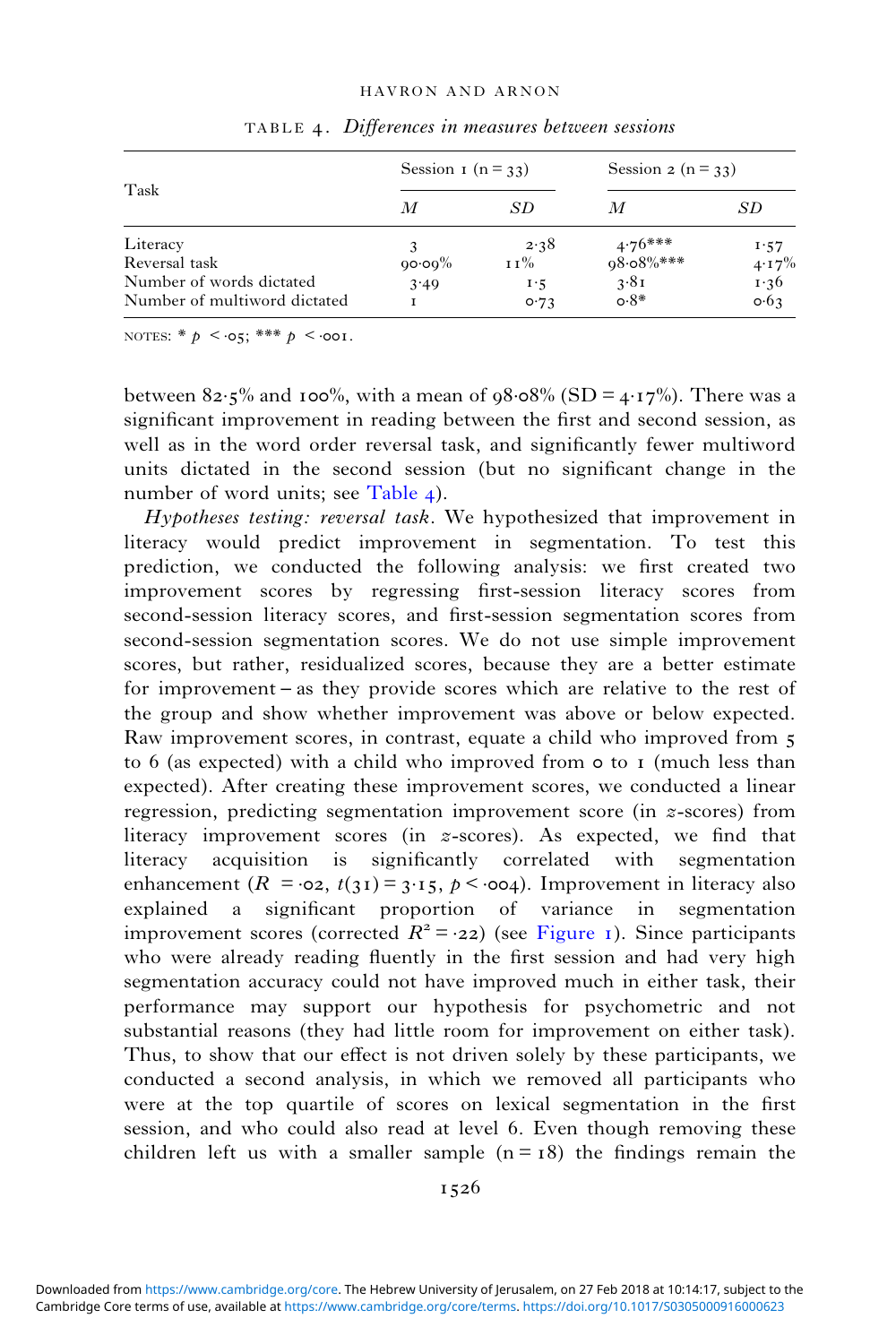#### LITERACY ENHANCES LEXICAL SEGMENTATION

<span id="page-11-0"></span>

Fig. 1. Improvement in segmentation by improvement in literacy.

same: improvement in literacy is significantly correlated with improvement in segmentation ( $R = \infty$ ,  $t(16) = 2.98$ ,  $p < \infty$ ). Moreover, improvement in literacy explained a larger proportion of variance in segmentation improvement scores than in the analyses that included all children (corrected  $R^2 = -32$ ). To conclude, the more a child improved in her literacy skills, the greater improvement she showed in the reversal task.

Dictation task. We hypothesized that improvement in literacy would predict an increase in the number of word units dictated (which will serve as evidence for segmentation into word units). To test this prediction, we conducted the same analysis as we performed for the reversal task: we first created two improvement scores by regressing first-session literacy scores from second-session literacy scores, and the mean number of words the child dictated per sentence in the first session from the mean number of words the child dictated per sentence in the second session. After creating these improvement scores, we conducted a linear regression, predicting increase in number of words dictated per sentence (in z-scores) from improvement score in literacy (in z-scores). We find that literacy acquisition marginally significantly predicts the increase in the number of word units  $(R = 34, t(31) = 1.85, p = 0.07)$ . As with the reversal task, we ran an additional regression after removing participants who were already reading at level at the first session (here there is no potential of a ceiling effect in the dictation task). The analysis now yields a significant effect  $(R = 35, t(23))$  $2.31, p = 03$ . Improvement in literacy explains a small proportion of variance in segmentation improvement scores (corrected  $R^2 = -16$ ).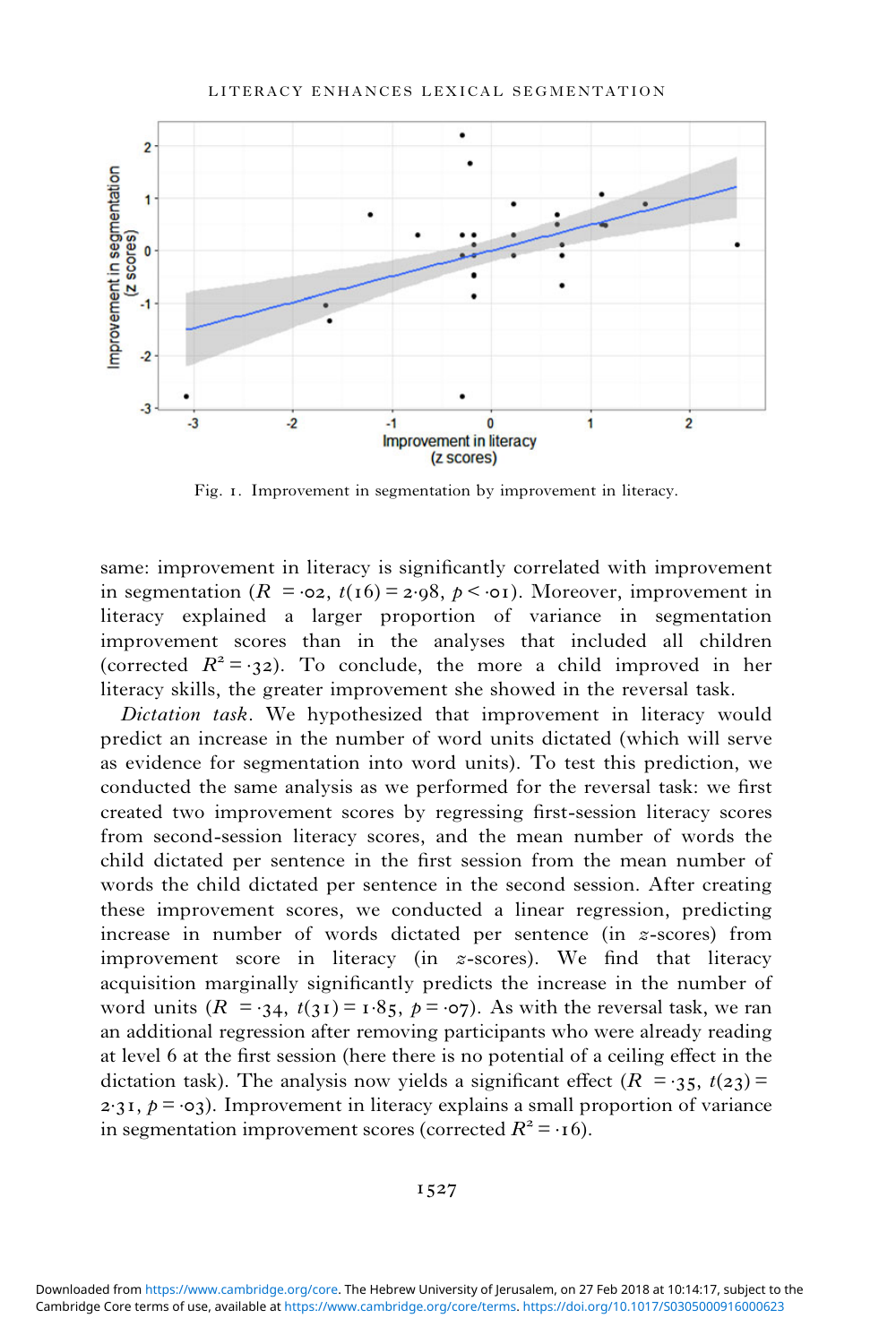To summarize, both tasks show evidence that acquisition of literacy is correlated with improvement in segmentation.

### DISCUSSION

The present study had two major goals: to examine the effect of emergent literacy skills on lexical segmentation, and to add to the literature on child processing of multiword sequences. Regarding the first goal, we found strong evidence that emergent literacy skills affect lexical segmentation after controlling for cognitive and linguistic abilities. Somewhat surprisingly, we found a negative correlation between age and segmentation after controlling for literacy. We believe this finding resulted from factors confounded with early literacy skills that were not directly tested in the current study. In particular, children who can read before first grade may differ from preliterate children of the same age in many respects. While we controlled for some cognitive and linguistic variables, we did not examine other potentially confounding factors such as possible differences in parental education and socioeconomic status, literacy readiness training in kindergarten, phonological awareness, etc., all of which may impact both emergent literacy skills and language processing (de Jong & van der Leij, 1999). Indeed, removing the children who could have stayed in kindergarten an extra year eliminated the effect. Our control of various factors related to language processing and experience (age, vocabulary, short-term memory, non-verbal intelligence), and the fact that the size of improvement in the segmentation tasks was related to the size of improvement in literacy, are a strong indication that emergent literacy plays a causal role in the development of lexical segmentation. While it is possible that both improvement in segmentation and improvement in literacy are the result of a third, confounding, factor, the combined findings from the two sessions provide evidence that literacy indeed enhances segmentation. This joins the large number of studies which point to the role of literacy in enhancing segmentation (e.g., Gombert, 1994; Kurvers & Uri, 2006; Roberts, 1992; Veldhuis  $\&$  Kurvers, 2012), while adding the control of age, cognitive abilities, and the use of a more online task. However, one limitation of the study is that, though less metalinguistic than previously used tasks, and although they do replicate findings from the online psycholinguistic literature (multiword frequency effects), our tasks are still quite offline.

Regarding our second goal, we found that frequency had a negative effect on performance in the word order reversal task at the beginning of the year. The more frequent the two-word sequence, the harder it was for children to reverse, mirroring adult studies on multiword frequency effects (e.g., Arnon & Snider, 2010; Bybee, 2002; Havron & Arnon, 2016; Reali & Christiansen,  $2007$ ; Tremblay & Baayen,  $2010$ . We suggest that the children found it hard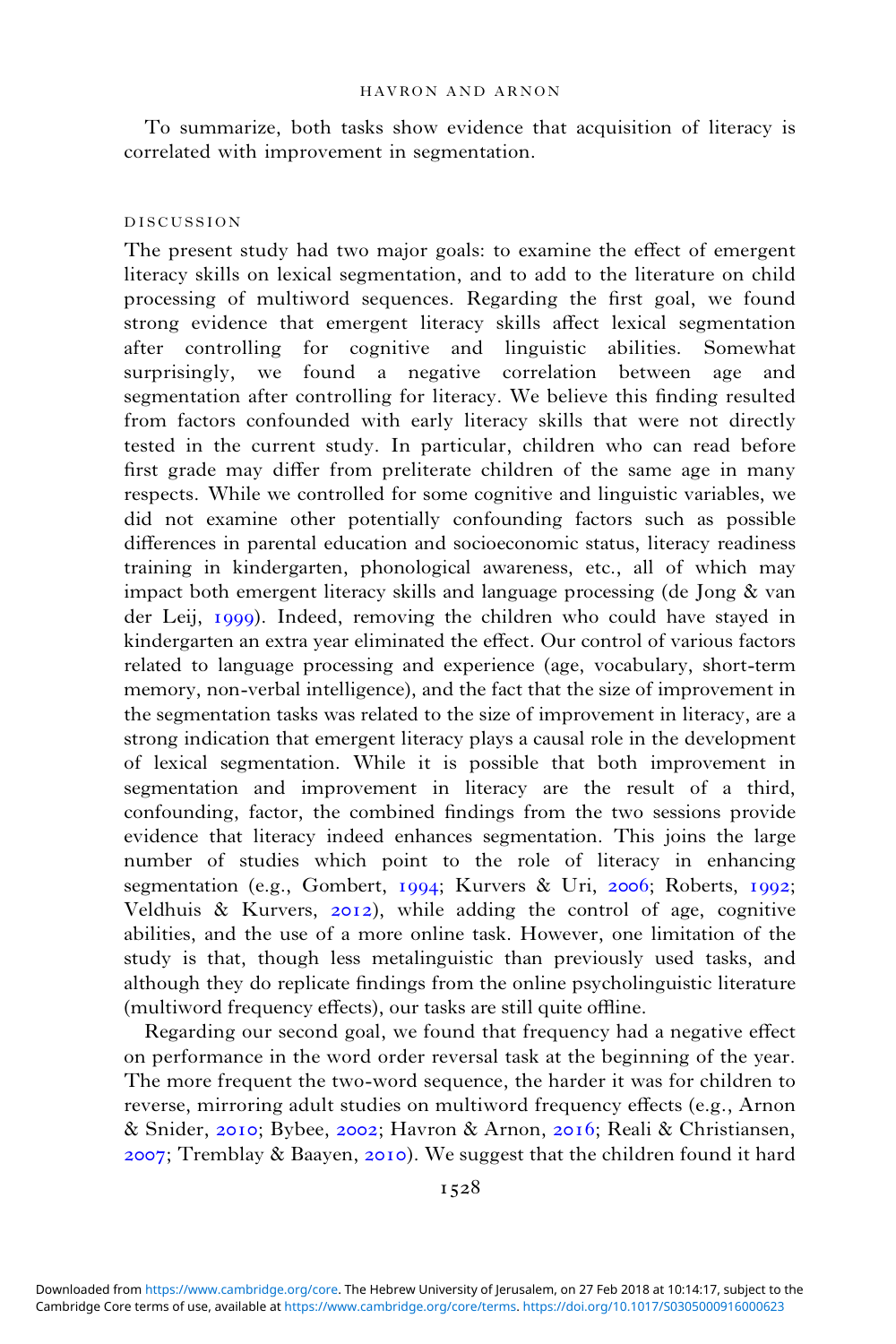<span id="page-13-0"></span>to override frequency-induced word-order preferences for high-frequency two-word sequences (e.g., Siyanova-Chanturia et al., 2011). We do not find it likely that this effect was driven by the fact that children do not know that the two-word sequences consist of two separate words. At least in the overwhelming majority of cases, we believe that children did know that the bigrams consist of two different words, given their age and the nature of the stimuli, which included high-frequency and familiar words (e.g., 'good night', or 'each one'). Our study joins the few studies conducted on children which show that children display the same multiword frequency effects as adults (Arnon & Clark, 2011; Bannard & Matthews,  $2008$ ; Matthews & Bannard,  $2010$ ). It is also the first study to show such effects in Hebrew-speaking children.

Our findings may have consequence for models of language learning. Multiword units are seen as important building blocks for first language learning in usage-based approaches (e.g., Abbot-Smith & Tomasello,  $2006$ ; Arnon & Christiansen,  $2014$ ; Bod,  $2006$ ). It has also been suggested that some aspects of grammar are better learned from multiword units than from single words (Arnon, 2010; McCauely & Christiansen, 2011,  $2014$ ; Wray,  $2000$ ). Empirical support for these suggestions comes from artificial language learning experiments, which found that learning from utterances was more beneficial for learning grammatical relations between words, compared to learning from smaller units (Arnon, 2010; Arnon  $\&$ Ramscar, 2012; Siegelman & Arnon, 2015; Valian & Levit, 1996). If emergent literacy skills also impact the units of learning, and lead to reduced focus on multiword units, then preliterate children may show an advantage over literate children in learning these relations. In fact, we have recently completed an artificial language study with preliterate and literate children, which found evidence that emergent literacy skills also affect language learning (Havron & Arnon, unpublished observations).

To conclude, we showed that emergent literacy skills affect lexical segmentation, even when controlling for age, cognitive and linguistic variability, and using a relatively online task. We also showed an improvement in lexical segmentation after literacy acquisition, with the amount of improvement in literacy predicting enhancement in segmentation abilities, suggesting that it is literacy, rather than age, which leads to enhanced segmentation. We add to the growing literature on the role of multiword units in language processing in children, and expand pervious research to lexical segmentation in Hebrew.

#### REFERENCES

Abbot-Smith, K. & Tomasello, M. (2006). Exemplar-learning and schematization in a usage-based account of syntactic acquisition. *Linguistic Review* **23**(3), 275–290.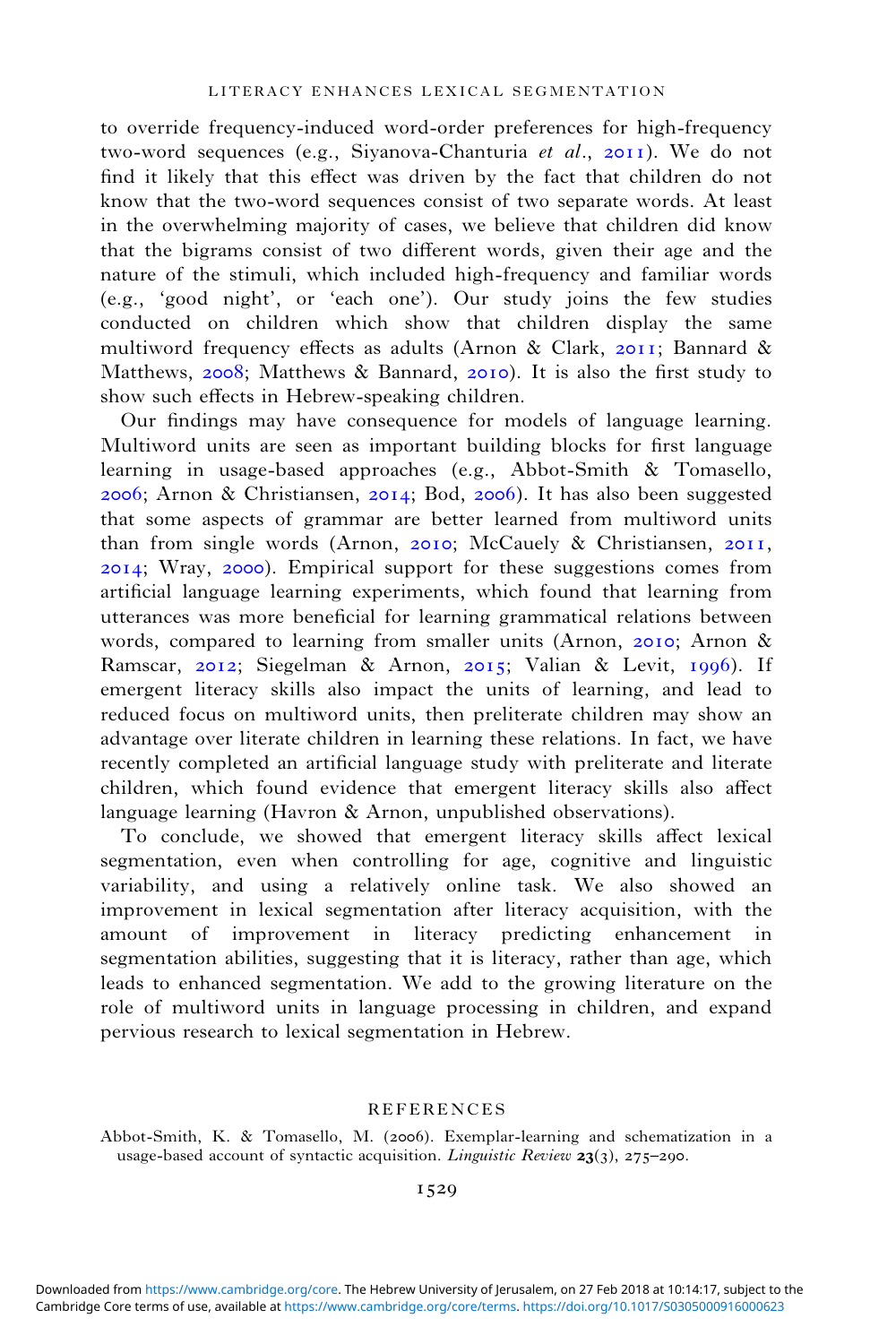#### HAVRON AND ARNON

- <span id="page-14-0"></span>Arnon, I. (2010). Starting big: the role of multiword phrases in language learning and use. Unpublished doctoral dissertation, Stanford University, Stanford, CA.
- Arnon, I. (2015). What can frequency effects tell us about the building blocks and mechanisms of language learning? *Journal of Child Language* 42, 274-277.
- Arnon, I. & Christiansen, M. H. (2014). Chunk-based language acquisition. In P. J. Brooks & V. Kempe (eds), *Encyclopedia of language development*, 88–90. Thousand Oaks, CA: Sage Publications.
- Arnon, I. & Clark, E. V. (2011). Why brush your teeth is better than teeth children's word production is facilitated in familiar sentence-frames. Language Learning and Development  $\tau$ ,  $107 - 129$ .
- Arnon, I. & Cohen Priva, U. (2013). More than words: the effect of multi-word frequency and constituency on phonetic duration. Language and Speech  $56(3)$ , 349-371.
- Arnon, I. & Ramscar, M. (2012). Granularity and the acquisition of grammatical gender: how order-of-acquisition affects what gets learned. Cognition  $122(3)$ , 292-305.
- Arnon, I. & Snider, N. (2010). More than words: frequency effects for multi-word phrases. Yournal of Memory and Language  $62(1)$ , 67–82.
- Aslin, R. N., Saffran, J. R. & Newport, E. L. (1998). Computation of conditional probability statistics by 8-month-old infants. Psychological Science  $q(4)$ , 321-324.
- Baayen, R. H., Davidson, D. J. & Bates, D. M. (2008). Mixed-effects modeling with crossed random effects for subjects and items. Journal of Memory and Language  $59$ , 390-412.
- Bannard, C. & Lieven, E. (2009). Repetition and reuse in child language learning. Formulaic Language  $2, 299 - 321$ .
- Bannard, C., Lieven, E. & Tomasello, M. (2009). Modeling children's early grammatical knowledge. Proceedings of the National Academy of Sciences of the United States of *America*  $\text{IO6}(41)$ ,  $17284 - 17289$ .
- Bannard, C. & Matthews, D. (2008). Stored word sequences in language learning: the effect of familiarity on children's repetition of four-word combinations. Psychological Science 19,  $241 - 248$ .
- Bar-On, A. & Ravid, D. (2011). Morphological analysis in learning to read pseudowords in Hebrew. Applied Psycholinguistics  $32(3)$ , 553–581.
- Barr, D. J., Levy, R., Scheepers, C. & Tily, H. J. (2013). Random effects structure for confirmatory hypothesis testing: keep it maximal. Journal of Memory and Language  $68(3)$ ,  $255 - 278.$
- Bassetti, B. (2007). Bilingualism, biliteracy and metalinguistic awareness: word awareness in English and Japanese users of Chinese as a second language. Birkbeck Studies in Applied Linguistics  $2, 1-21$ .
- Berman, R. A. & Ravid, D. (2000). Acquisition of Israeli Hebrew and Palestinian Arabic: a review of current research. Hebrew Studies 41, 83-98.
- Bialystok, E. (1986). Children's concept of word. *Journal of Psycholinguistic Research*  $15(1)$ ,  $13 - 32.$
- Biber, D. (2009). A corpus-driven approach to formulaic language in English: multi-word patterns in speech and writing. International Journal of Corpus Linguistics  $I_4$ ,  $275-311$ .
- Bod, R. (2006). Exemplar-based syntax: how to get productivity from examples. *Linguistic Review* **23** $(3)$ , 291-320.
- Bates, D., Maechler, M., Bolker, B. & Walker, S. (2015). lme4: Linear mixed-effects models using Eigen and S4. R package version 1.1-8. [<http://CRAN.R-project.org/package=](http://CRAN.R-project.org/package=lme4)  $lme<sub>4</sub>$  $lme<sub>4</sub>$ .
- Bybee, J. (2002). Phonological evidence for exemplar storage of multiword sequences. Studies in Second Language Acquisition  $24(2)$ , 215–221.
- Christophe, A., Dupoux, E., Bertonici, J. & Mehler, J. (1994). Do infants perceive word boundaries? An empirical study of the bootstrapping of lexical acquisition. *Journal of the* Acoustical Society of America  $\mathbf{95}(3)$ ,  $1570 - 1580$ .
- Daniels, P. T. & Bright, W. (eds.) (1996). The world's writing systems. New York: Oxford University Press.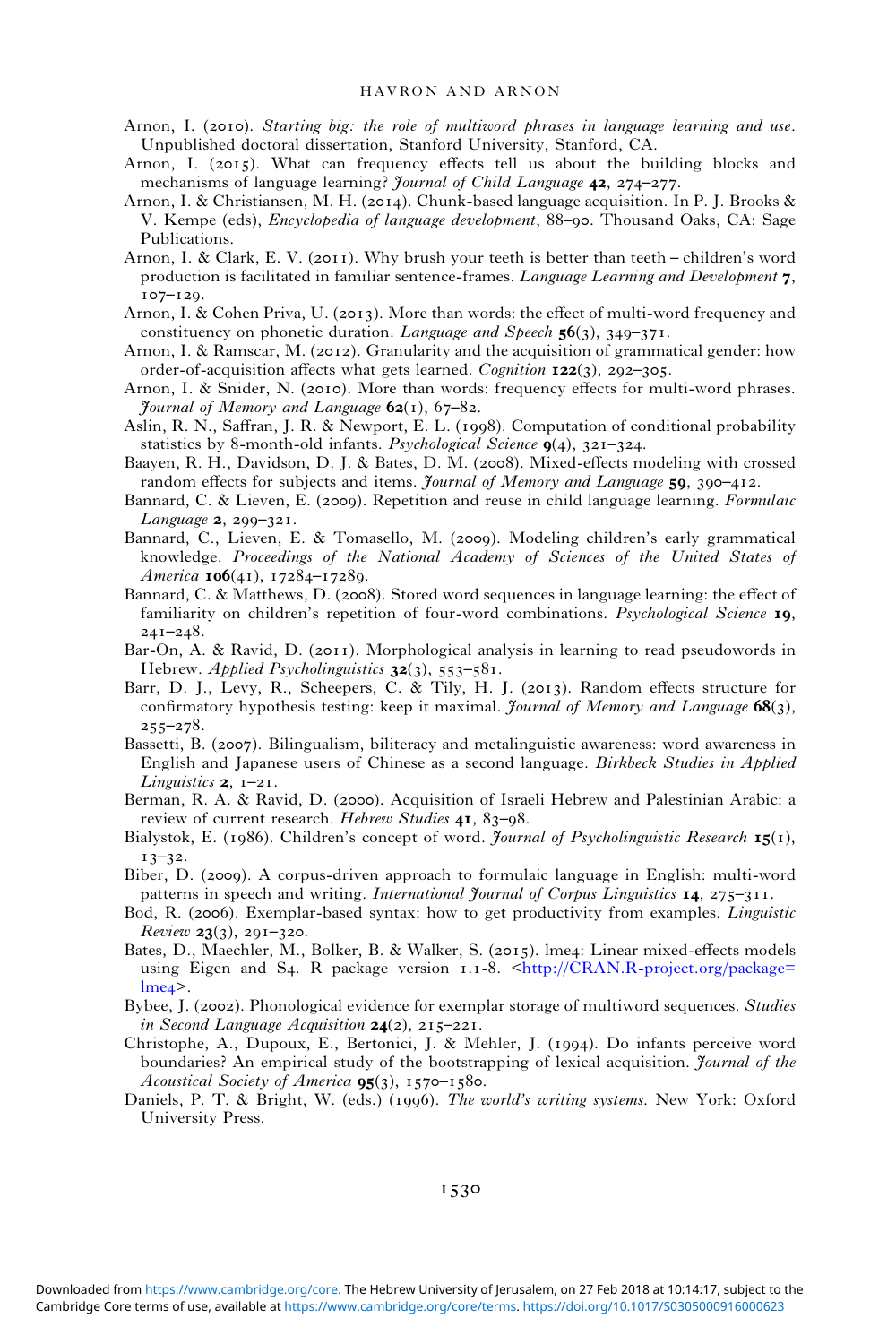- <span id="page-15-0"></span>de Jong, P. F. & van der Leij, A. (1999). Specific contributions of phonological abilities to early reading acquisition: results from a Dutch latent variable longitudinal study. *Journal* of Educational Psychology  $q_{I(3), 450-476.}$
- Elman, J. L. (2009). On the meaning of words and dinosaur bones: lexical knowledge without a lexicon. Cognitive Science  $33(4)$ ,  $547-582$ .
- Evans, M. A. N. N., Shaw, D. & Bell, M. (2000). Home literacy activities and their influence on early literacy skills. Canadian Journal of Experimental Psychology / Revue canadienne de psychologie expérimentale  $54(2)$ , 65-75.
- Gathercole, S. E., Tiffany, C., Briscoe, J. & Thorn, A. (2005). Developmental consequences of poor phonological short-term memory function in childhood: a longitudinal study. Journal of Child Psychology and Psychiatry and Allied Disciplines  $46(6)$ , 598–611.
- Gombert, J. E. (1994). How do illiterate adults react to metalinguistic training? Annals of Dyslexia 44, 250-269.
- Havron, N. & Arnon, I. (2016). Reading between the words: the effect of literacy on second language lexical segmentation. Applied Psycholinguistics. Online:  $\frac{\text{http://dx.doi.org/io.}}{\text{http://dx.doi.org/io.}}$  $\frac{\text{http://dx.doi.org/io.}}{\text{http://dx.doi.org/io.}}$  $\frac{\text{http://dx.doi.org/io.}}{\text{http://dx.doi.org/io.}}$  $1017/S0142716416000138$
- Holden, M. H. & MacGinitie, W. H. (1972). Children's conceptions of word boundaries in speech and print. *Journal of Educational Psychology*  $63(6)$ , 551-557.
- Huttenlocher, J. (1964). Children's language: word–phrase relationship,  $\mathbf{143}$ (3603), 264–265.
- Itai, A. & Wintner, S. (2008). Language resources for Hebrew. *Language Resources and* Evaluation  $42(1)$ , 75–98.
- Jaeger, T. F. (2008). Categorical data analysis: away from ANOVAs (transformation or not) and towards logit mixed models. Journal of Memory and Language 59, 434-446.
- Karmiloff-Smith, A., Grant, J., Sims, K., Jones, M. C. & Cuckle, P. (1996). Rethinking metalinguistic awareness: representing and accessing knowledge about what counts as a word. Cognition  $58(2)$ , 197-219.
- Kaufman, A. S. (1994). Wiley series on personality processes: intelligent testing with the WISC-III. Oxford: John Wiley.
- Kavé, G. (2006). The development of naming and word fluency: evidence from Hebrew-speaking children between ages 8 and 17. Developmental Neuropsychology  $29(3)$ ,  $493 - 508$ .
- Kurvers, J. & Uri, H. (2006). Metalexical awareness: development, methodology or written language? A cross-linguistic comparison. *Journal of Psycholinguistic Research*  $35(4)$ ,  $353 - 367$ .
- Kurvers, J., Vallen, T. & Hout, R. V. (2006). Discovering features of language: metalinguistic awareness of adult illiterates.  $LOT$  Occasional Series  $6, 69-88$ .
- Kurvers, J., van Hout, R. & Vallen, T. (2009). Print awareness of adult illiterates: a comparison with young pre-readers and low-educated adult readers. Reading and Writing 22,  $863 - 887$ .
- Levin, I., Ravid, D., Rapaport, S. & Nunes, T. (1999). Developing morphological awareness and learning to write: a two-way street. Neuropsychology and Cognition  $17, 77$ –104.
- Lieven, E. (2014). First language development: a usage-based perspective on past and current research. Journal of Child Language  $4I(1)$ ,  $48-63$ .
- Lieven, E., Behrens, H., Speares, J. & Tomasello, M. (2003). Early syntactic creativity: a usage-based approach. *Journal of Child Language*  $30(z)$ ,  $333-370$ .
- Lieven, E., Salomo, D. & Tomasello, M. (2009). Two-year-old children's production of multiword utterances: a usage-based analysis. Cognitive Linguistics  $20(3)$ ,  $481-507$ .
- Matthews, D. & Bannard, C. (2010). Children's production of unfamiliar word sequences is predicted by positional variability and latent classes in a large sample of child-directed speech. Cognitive Science  $34(3)$ , 465-488.
- McCauley, S. M. & Christiansen, M. H. (2011). Learning simple statistics for language comprehension and production: the CAPPUCCINO model. In L. Carlson, C. Hölscher & T. Shipley (eds), Proceedings of the 33rd Annual Conference of the Cognitive Science Society (pp. 1619-1624). Austin, TX: Cognitive Science Society.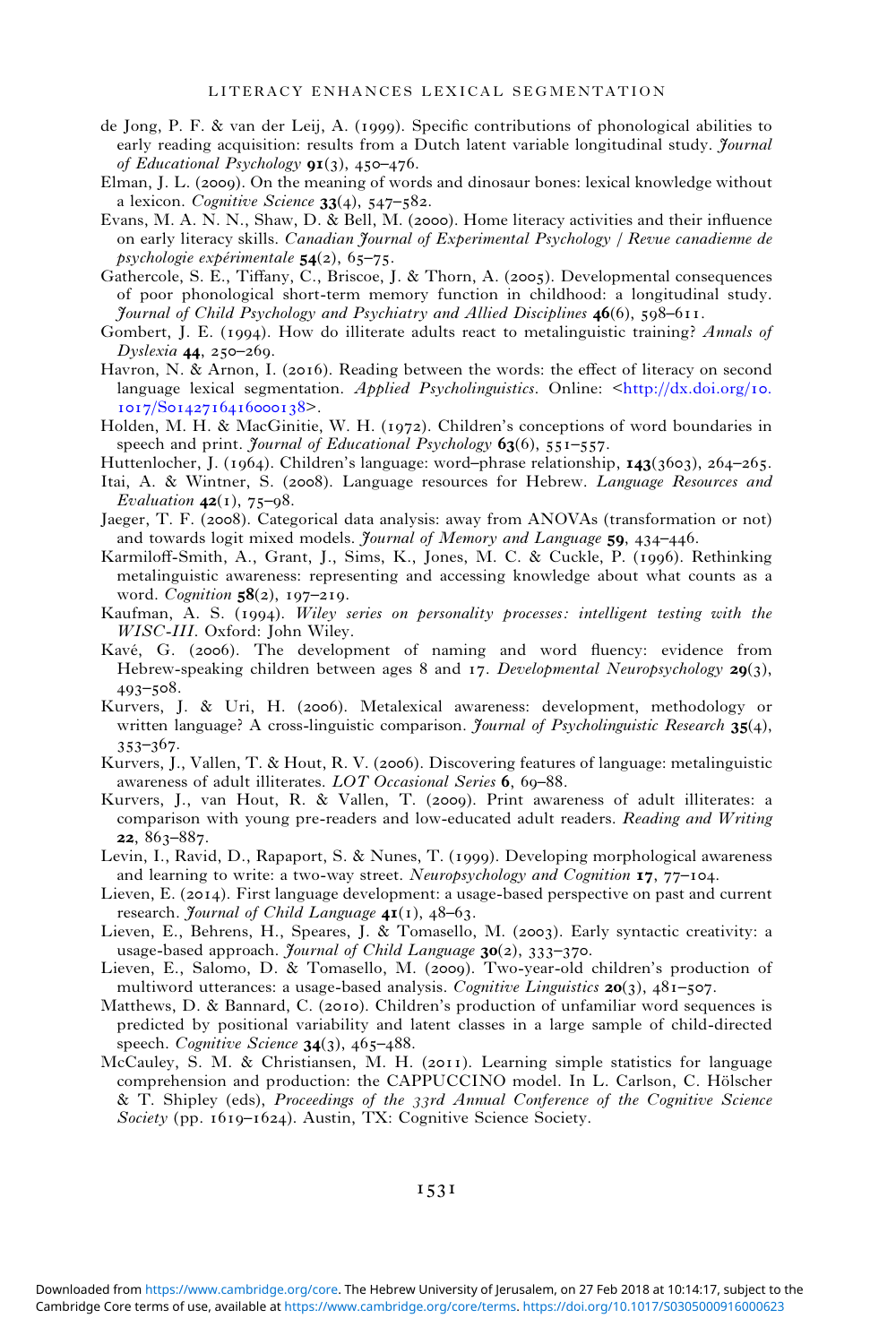- <span id="page-16-0"></span>McCauley, S. M. & Christiansen, M. H. (2014). Acquiring formulaic language: a computational model. Mental Lexicon  $g(3)$ , 419-436.
- McClelland, J. L. (2010). Emergence in cognitive science. Topics in Cognitive Science  $2(4)$ ,  $75I - 770.$
- Meunier, F. (2012). Formulaic language and language teaching. Annual Review of Applied Linguistics  $32$ ,  $111-129$ .
- Morais, J., Bertelson, P., Cary, L. & Alegria, J. (1986). Literacy training and speech segmentation. Cognition  $24, 45-64$ .
- Olson, D. R. (1996). Towards a psychology of literacy: on the relations between speech and writing. Cognition  $60(1)$ ,  $83-104$ .
- Onderdelinden, L., Craats, I. V. D. & Kurvers, J. (2009). Word concept of illiterates and low-literates: worlds apart?  $LOT$  Occasional Series  $15, 35-48$ .
- Peters, A. M. (1983). The units of language acquisition. New York: Cambridge University Press.
- Ravid, D. (2005). Hebrew orthography and literacy. In R. Malatesha Joshi & P. G. Aaron (eds), *Handbook of orthography and literacy*,  $339-363$ . Mahwah, NJ: Lawrence Erlbaum Associates.
- Ravid, D. (2012). Spelling morphology: the psycholinguistics of Hebrew spelling. New York: Springer.
- Ravid, D. & Malenky, A. (2001). Awareness of linear and nonlinear morphology in Hebrew: a developmental study. First Language  $2I(61)$ , 25-56.
- Reali, F. & Christiansen, M. H. (2007). Processing of relative clauses is made easier by frequency of occurrence. *Journal of Memory and Language*  $57$ ,  $1-23$ .
- Roberts, B.  $(1992)$ . The evolution of the young child's concept of 'word' as a unit of spoken and written language. Reading Research Quarterly  $27(z)$ ,  $125-138$ .
- Siegelman, N. & Arnon, I. (2015). The advantage of starting big: learning from unsegmented input facilitates mastery of grammatical gender in an artificial language. *Journal of Memory* and Language  $85, 60-75.$
- Siyanova-Chanturia, A., Conklin, K. & van Heuven, W. J. B. (2011). Seeing a phrase 'time and again' matters: the role of phrasal frequency in the processing of multiword sequences. *Journal of Experimental Psychology. Learning, Memory, and Cognition*  $37(3)$ ,  $776 - 784.$
- Tarone, E., Bigelow, M. & Hansen, K. (2007). The impact of alphabetic print literacy level on oral second language acquisition. In N. Faux (ed.), Low-educated second language and literacy acquisition: research, policy, and practice. Proceedings of the second annual forum of the Literacy Institute, 99-122. Richmond, VA: Virginia Commonwealth University, Literacy Institute.
- Tremblay, A. & Baayen, R. H. (2010). Holistic processing of regular four-word sequences: a behavioral and ERP study of the effects of structure, frequency, and probability on immediate free recall. In D. Wood (ed.), Perspectives on formulaic language: acquisition and communication,  $151-173$ . London: Continuum International Publishing Group.
- Valian, V. & Levitt, A. (1996). Prosody and adults' learning of syntactic structure. *Journal of* Memory and Language  $35(4)$ ,  $497-516$ .
- Veldhuis, D. & Kurvers, J. (2012). Offline segmentation and online language processing units: the influence of literacy. Written Language  $\mathfrak{S}$  Literacy 15, 165–184.
- Wray, A. (2000). Formulaic sequences in second language teaching: principle and practice. Applied Linguistics  $2I$ , 463-489.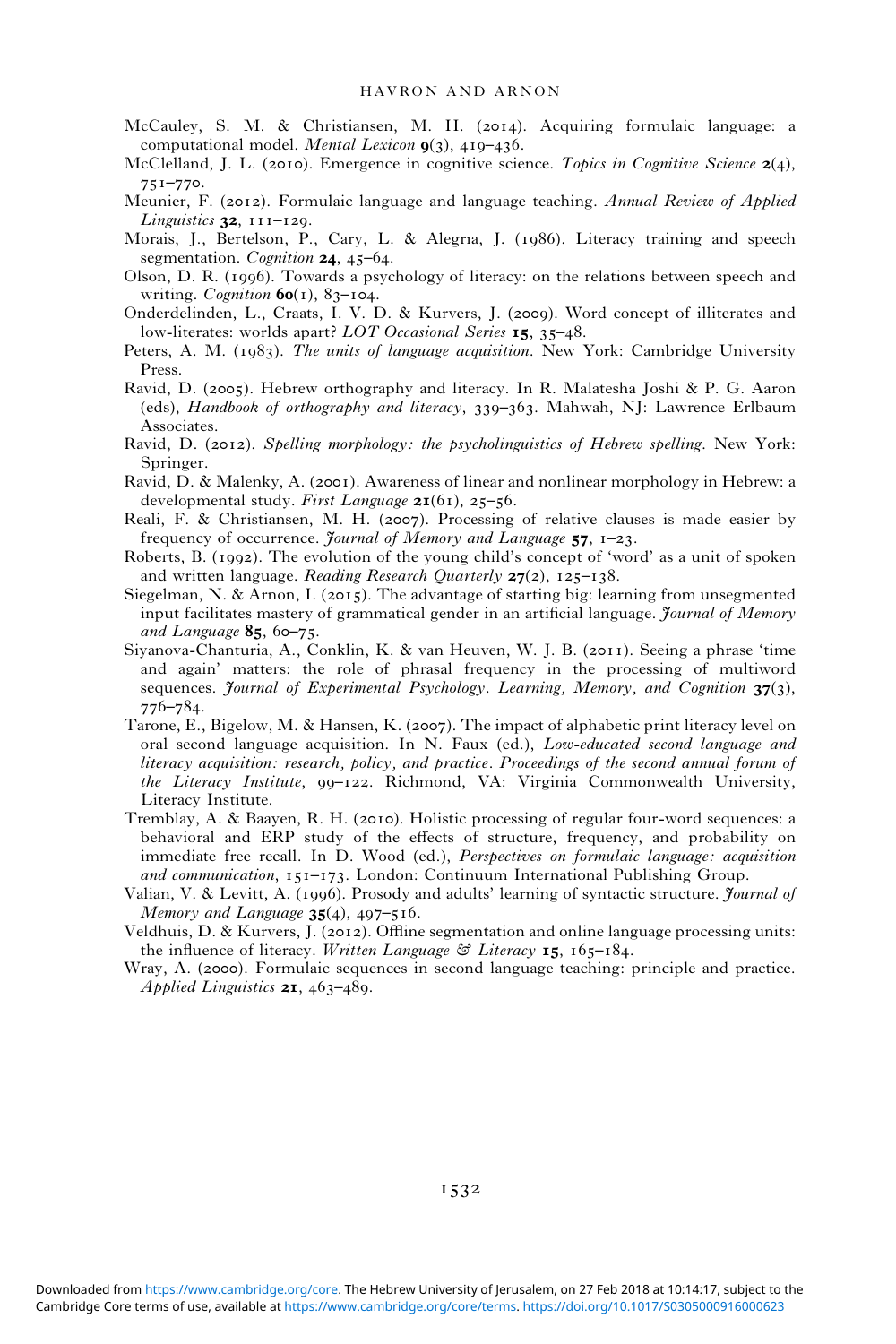| Session      | Hebrew<br>two-word sequences | Translation        | Type   | Frequency               | Word 1<br>frequency | Word 2<br>frequency | Plausibility    | # syllables    |
|--------------|------------------------------|--------------------|--------|-------------------------|---------------------|---------------------|-----------------|----------------|
| T.           | ?ein tsorex                  | there is no need   | freq   | 53                      | 2331                | 151                 | 3.08            | 3              |
| T            | ?anafim ra?im                | bad people         | freq   | 3I                      | 1710                | 128                 | 2.80            | 5              |
| T            | xag meax                     | happy holiday      | freq   | 72                      | 176                 | 176                 | 1.85            | $\overline{4}$ |
| 1            | jihije tov                   | it will be good    | freq   | 344                     | 1275                | 2855                | 3.97            | $\overline{4}$ |
| <b>I</b>     | jom huledet                  | birthday           | freq   | 45                      | 935                 | 88                  | I.70            | $\overline{4}$ |
| T            | joter miday                  | too much           | freq   | 75                      | 4846                | 196                 | $\mathbf{r}$ 60 | $\overline{4}$ |
| 1            | $Y =$ jaxol lihijot          | could be           | freq   | 252                     | 1413                | 1803                | 3.20            | 5              |
| 1            | ma ?osim                     | what do we do      | freq   | 54                      | 4792                | 377                 | 3.70            | 3              |
| T.           | ma kara                      | what's up          | freq   | 53                      | 4792                | 211                 | 2.70            | 3              |
| T            | pa?am rifona                 | first time         | freq   | 37                      | 1162                | 132                 | 1.58            | 5              |
| $\mathbf I$  | bli kefer                    | regardless         | freq   | 22                      | 700                 | 393                 | $\mathbf{r}$ 60 | 3              |
| 1            | im yef                       | if there is        | freq   | 287                     | 4879                | 4788                | 3.10            | $\overline{a}$ |
| T.           | fal tidagi                   | don't worry        | freq   | 44                      | 1126                | 48                  | $I \cdot 4I$    | $\overline{4}$ |
| $\mathbf{I}$ | derex xaim                   | way of life        | freq   | 162                     | 78 <sub>o</sub>     | 1420                | 2.61            | $\overline{4}$ |
| 1            | kos sukar                    | a cup of sugar     | freq   | 72                      | 621                 | 383                 | 1.57            | 3              |
| $\mathbf{I}$ | kol ?exad                    | each one           | freq   | 424                     | 5730                | 2198                | 1.26            | 3              |
| T            | layla tov                    | good night         | freq   | 32                      | IO7                 | 2855                | 2.20            | 3              |
| 1            | mits limon                   | lemon juice        | freq   | 63                      | 139                 | 138                 | 1.38            | 3              |
| 1            | ?ad kama                     | to what extent     | freq   | 108                     | 2049                | 1785                | 2.69            | 3              |
| T            | toda raba                    | thanks very much   | freq   | 253                     | 1653                | 348                 | 1.50            | $\overline{4}$ |
| 1            | ?eize jelled                 | what child         | infreq | 3                       | 895                 | 250                 | I.70            | $\overline{4}$ |
| 1            | ?eix tsarix                  | how one needs      | infreq | $\overline{a}$          | 1346                | 1208                | 1.00            | 3              |
| T.           | panter faxor                 | black panther      | infreq | $\mathbf{I}$            | $\mathbf Q$         | 264                 | 1.88            | $\overline{4}$ |
| T            | gan gadol                    | big kindergarten   | infreq | $\mathbf I$             | 182                 | 565                 | 1.56            | 3              |
| $\mathbf I$  | lo xazarti                   | I didn't come back | infreq | $\overline{\mathbf{c}}$ | 15342               | 423                 | 2.00            |                |
| 1            | ?amur ladaat                 | should know        | infreq | $\overline{2}$          | 229                 | 337                 | I.70            | 5              |
| 1            | xaver ?exad                  | one friend         | infreq | $\mathbf I$             | 230                 | 2198                | 2.40            |                |
| T            | ?oto gova                    | same hight         | infreq | $\overline{\mathbf{c}}$ | 1664                | 46                  | 2.20            |                |
| T            | basar kafu                   | frozen meat        | infreq | $\overline{2}$          | 178                 | 2I                  | I.20            |                |

## Appendix : stimuli for word pair reversal task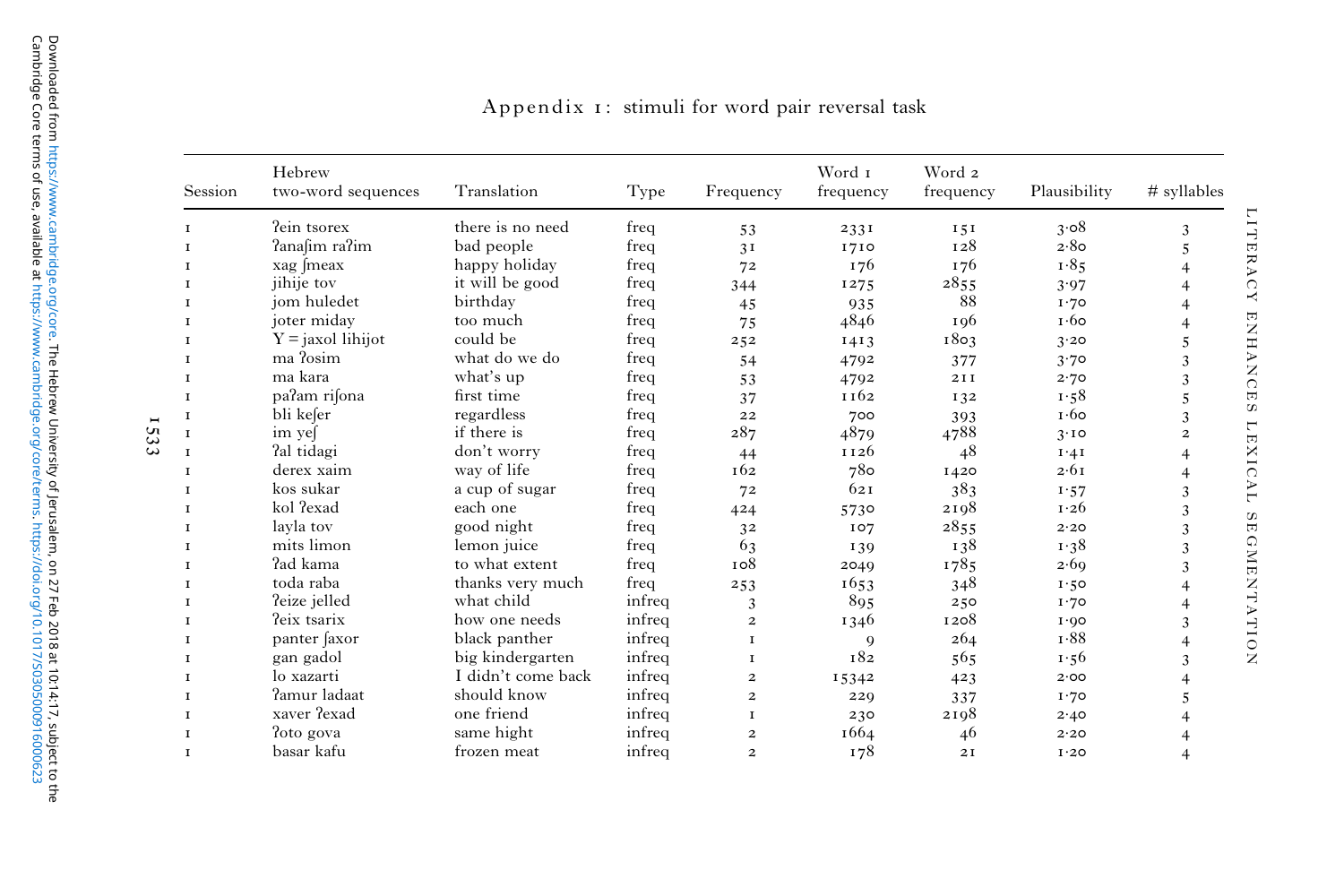| Session                 | Hebrew<br>two-word sequences | Translation        | Type   | Frequency               | Word 1<br>frequency | Word 2<br>frequency | Plausibility  | # syllables    |
|-------------------------|------------------------------|--------------------|--------|-------------------------|---------------------|---------------------|---------------|----------------|
| T                       | liftof ?otam                 | wash them          | infreq | $\mathbf{I}$            | 58                  | 665                 | 2.60          | 4              |
| 1                       | ?adam fone                   | different person   | infreq | $\mathbf I$             | 802                 | 151                 | 2.00          | $\overline{4}$ |
| 1                       | Porez ragil                  | regular rice       | infreq | $\mathbf I$             | 176                 | 126                 | I.40          | $\overline{4}$ |
| $\mathbf I$             | gefem kal                    | light rain         | infreq | $\overline{2}$          | 75                  | 443                 | 1.86          | 3              |
| <b>I</b>                | xaxam gadol                  | so clever          | infreq | $\overline{a}$          | 5 <sub>1</sub>      | 565                 | 2.70          | $\overline{4}$ |
| <b>I</b>                | kapit ktana                  | small teaspoon     | infreq | $\mathbf I$             | 379                 | 311                 | $I \cdot 4I$  | 4              |
| 1                       | ?uga metuka                  | sweet cake         | infreq | $\mathbf{I}$            | 102                 | I4I                 | $I \cdot Q I$ | 5              |
| $\mathbf I$             | Pets jarok                   | green tree         | infreq | $\overline{\mathbf{c}}$ | I 54                | 123                 | 2.37          | 3              |
| 1                       | ?afan faxor                  | black smoke        | infreq | $\overline{a}$          | IO                  | 264                 | 2.25          | $\overline{4}$ |
| 1                       | tseva tari                   | fresh paint        | infreq | 3                       | 71                  | 147                 | $I \cdot I$ 3 | $\overline{4}$ |
| 1                       | fana ?axat                   | one year           | infreq | 3                       | 965                 | 893                 | 1.53          | $\overline{4}$ |
| $\overline{\mathbf{c}}$ | ?eix ?effar                  | how can one        | freq   | 45                      | 1346                | 1670                | 1.85          | 3              |
| $\overline{a}$          | ?ein be?aja                  | no problem         | freq   | 2I                      | 2331                | 272                 | 2.00          | 5              |
| $\overline{2}$          | gvina levana                 | spread cheese      | freq   | 28                      | 168                 | 54                  | 1.30          | 5              |
| $\overline{2}$          | gan xajot                    | zoo                | freq   | 24                      | 182                 | 198                 | 2.70          | 3              |
| $\overline{c}$          | xatsi fana                   | half a year        | freq   | 49                      | 478                 | 965                 | I.20          | $\overline{4}$ |
| $\overline{\mathbf{c}}$ | misxak kal                   | easy game          | freq   | 61                      | 552                 | 443                 | 1.50          | 3              |
| $\overline{c}$          | pa?am ?axat                  | one time           | freq   | 50                      | 1162                | 893                 | 1.60          | $\overline{4}$ |
| $\overline{2}$          | gan ?eden                    | Heaven             | freq   | 46                      | 182                 | 59                  | 1.18          | 3              |
| $\overline{2}$          | ?ofen haxana                 | way of preparation | freq   | 53                      | 379                 | 144                 | I.44          | 5              |
| $\overline{\mathbf{c}}$ | davar kal                    | easy thing         | freq   | 43                      | 1001                | 443                 | 2.00          | 3              |
| $\overline{2}$          | haxi tov                     | best               | freq   | 347                     | 1230                | 2855                | 1.89          | 3              |
| $\overline{2}$          | xatsi kos                    | half a cup         | freq   | 75                      | 478                 | 621                 | 1.38          | 3              |
| $\overline{c}$          | kol nose                     | every subject      | freq   | 173                     | 5730                | 269                 | 2.38          | 3              |
| $\overline{c}$          | maim rotxim                  | hot water          | freq   | 5 <sub>1</sub>          | 457                 | 68                  | 1.93          | $\overline{4}$ |
| $\overline{c}$          | mikre ?avud                  | lost cause         | freq   | 58                      | 344                 | 65                  | I.44          | $\overline{4}$ |
| $\overline{c}$          | kodem kol                    | first of all       | freq   | 133                     | 28 <sub>I</sub>     | 5730                | 1.82          | 3              |
| $\overline{2}$          | resek ?agvanijot             | tomato sauce       | freq   | 62                      | 91                  | 199                 | 1.59          | 5              |
| $\overline{2}$          | falom rav                    | [big] hello        | freq   | 42                      | 787                 | 191                 | 2.06          | 3              |
| $\overline{2}$          | femen zajit                  | olive oil          | freq   | 131                     | 523                 | 181                 | 1.93          | $\overline{4}$ |

Appendix  $I: (cont.)$ 

1534

HAVRON ARD ARNON HAVRON AND ARNON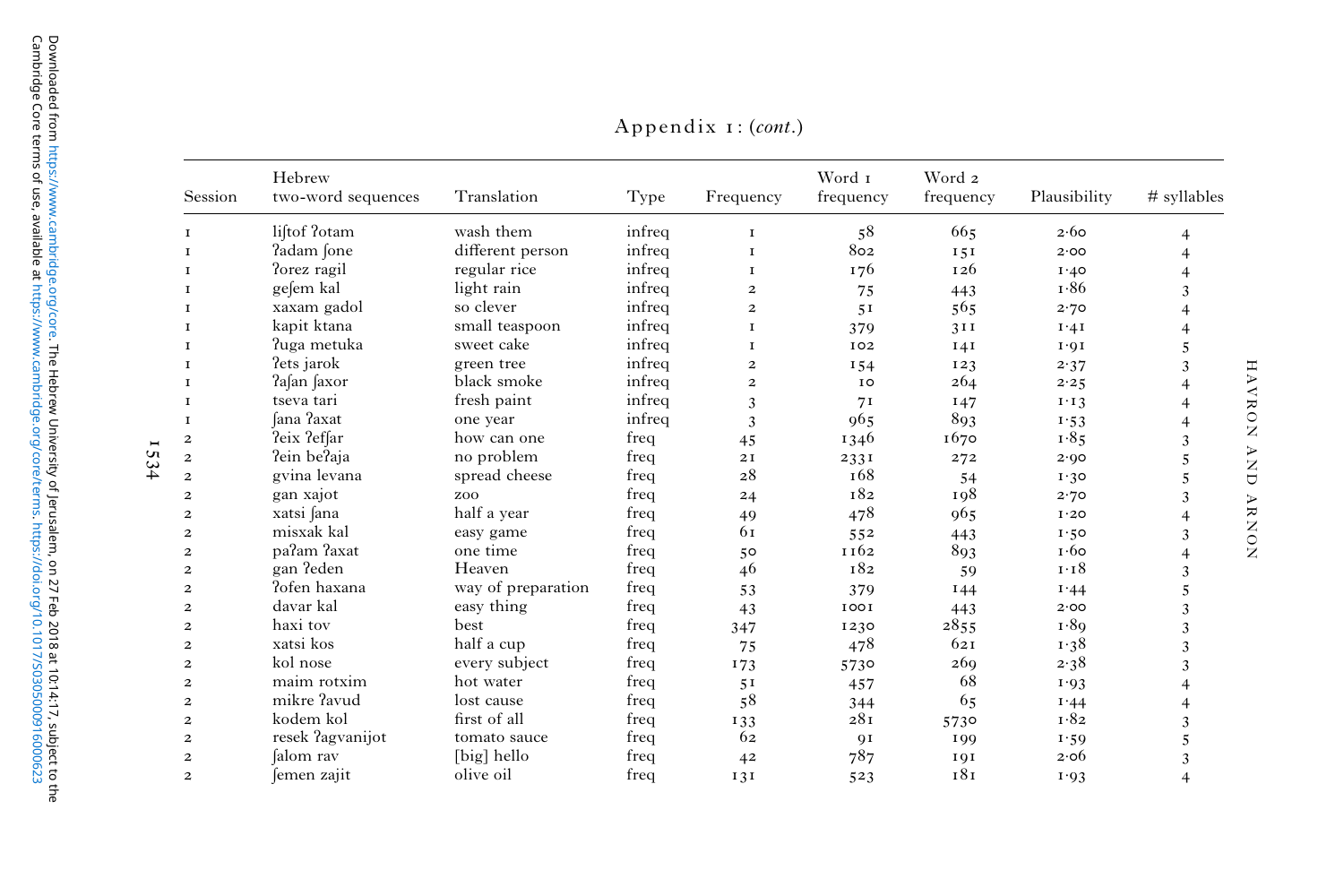|     | 2                           | ana tova      | good year        | freq   | 278            | 965             | 752  | 1.44         |  |
|-----|-----------------------------|---------------|------------------|--------|----------------|-----------------|------|--------------|--|
|     | $\overline{c}$              | ?az kama      | so how many      | infreq | 3              | 2870            | 1785 | 1.50         |  |
|     | $\overline{c}$              | joter ?or     | more light       | infreq | $\overline{a}$ | 4846            | 232  | 2.26         |  |
|     | $\overline{\mathbf{c}}$     | jaxol lexapes | can look for     | infreq | $\overline{a}$ | 1413            | 159  | 2.34         |  |
|     | $\overline{c}$              | lo xadaf      | not new          | infreq | 2              | 15342           | 423  | 1.78         |  |
|     | $\overline{c}$              | ma nif?ar     | what is left     | infreq | 3              | 4792            | 203  | 3.20         |  |
|     | $\overline{c}$              | ma sheli      | what is mine     | infreq | $\overline{c}$ | 4792            | 2686 | 2.20         |  |
|     | $\overline{c}$              | ?im horim     | with parents     | infreq |                | 6550            | 349  | 3.40         |  |
|     | $\overline{c}$              | boker xadaf   | new morning      | infreq |                | 270             | 423  | 1.50         |  |
|     | $\overline{c}$              | mamaf hamon   | really a lot     | infreq | $\mathbf{2}$   | 1481            | 494  | 3.30         |  |
|     | $\overline{c}$              | me?anyen? oto | interests him    | infreq |                | 1664            | 285  | 3.90         |  |
|     | $\overline{c}$              | xibuk gadol   | big hug          | infreq | $\overline{c}$ | 26              | 2198 | 2.35         |  |
|     | $\overline{c}$              | Pover le?at   | passes slowly    | infreq |                | 104             | 93   | 2.68         |  |
|     | $\overline{c}$              | Perev fabat   | shabat evening   | infreq |                | 143             | 240  | 2.70         |  |
|     | $\overline{c}$              | ?eser dakot   | ten minutes      | infreq | 2              | 1101            | 790  | 1.61         |  |
|     | $\overline{c}$              | favua xadaf   | new week         | infreq |                | 33I             | 423  | $I \cdot 2I$ |  |
|     | $\overline{c}$              | fulxan ?avoda | work desk        | infreq |                | 29              | 404  | 1.43         |  |
|     | $\overline{c}$              | toxnit xadafa | new program      | infreq |                | II <sub>5</sub> | 229  | 1.28         |  |
|     | $\overline{\mathbf{c}}$     | tmuna yafa    | pretty picture   | infreq |                | 242             | 416  | 2.22         |  |
| Uл. | $\overline{c}$              | tapu?ax ?adom | red apple        | infreq |                | 69              | 181  | 2.62         |  |
|     | $\mathcal{D}_{\mathcal{L}}$ | t uva nexona  | correct response | infreq | 3              | <b>II2</b>      | 128  | 1.75         |  |

LITERACY ENHANCES LEXICAL SEGMENTATION LITERACY ENHANCES LEXICAL SEGMENTATION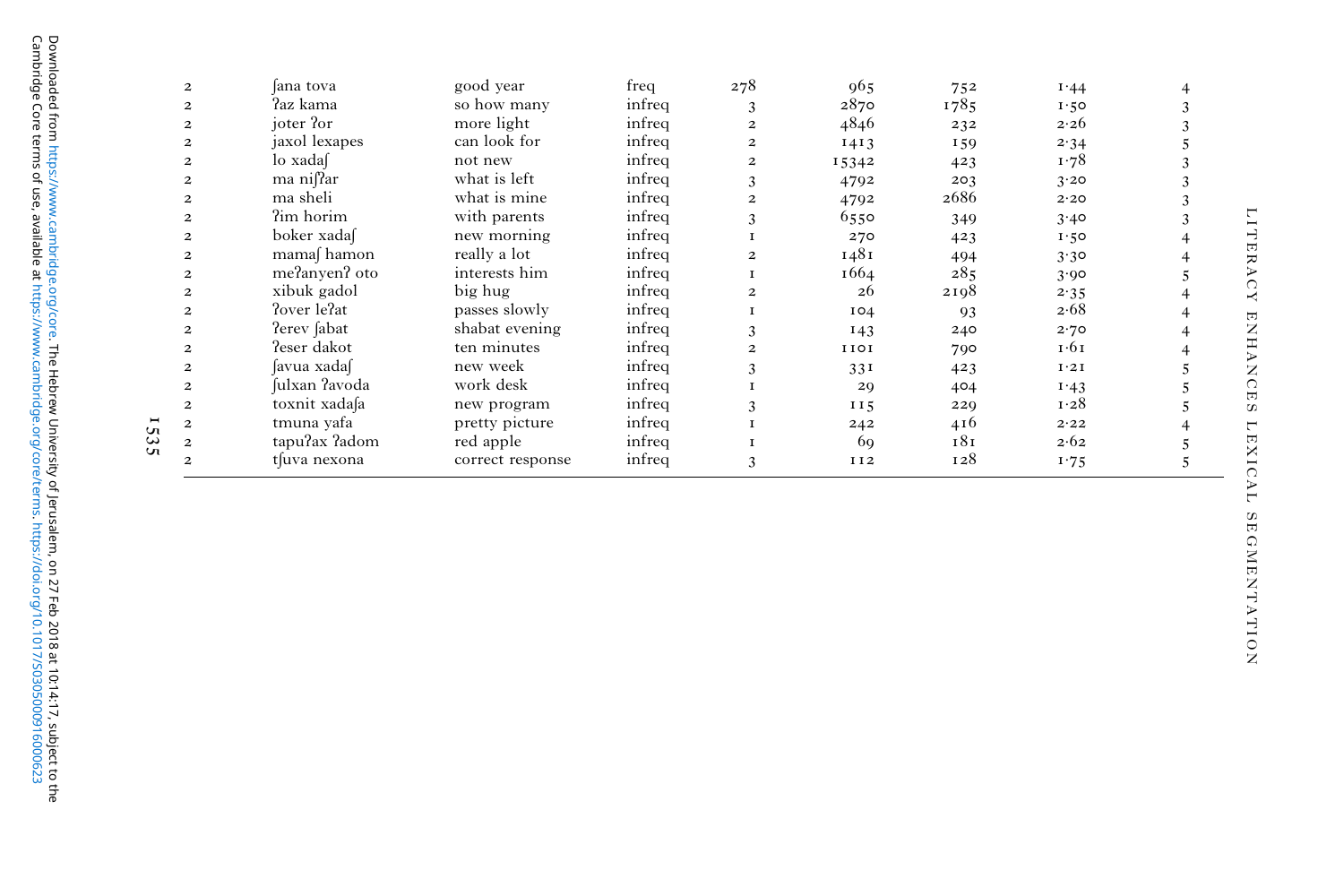| Session                 | Sentence in Hebrew<br>English translation |                                             | # words | # syllables    | Plausibility |
|-------------------------|-------------------------------------------|---------------------------------------------|---------|----------------|--------------|
|                         | hem tamid ?oxlim gvina levana ba@?erev    | They always eat cheese at the evening       |         | 14             | I.20         |
|                         | ?etmol ra?inu gan xayot gadol me?od       | Yesterday we saw a really big zoo           |         | 12             | 1.87         |
|                         | fani fixalti lo xag samefax be@pesax      | I wished him a happy holiday in Passover    |         | 12             | 2.41         |
|                         | ?ein li joter midai ma lid?og             | I don't really have anything to worry about | O.      | 9              | 1.30         |
|                         | hu lo jad?a ma la?asot ?ita               | He didn't know what to do with her          |         | IO             | 1.40         |
|                         | hem lo jod?im ma ?osim ?axsfav            | They don't know what to do next             |         | $\mathbf Q$    | 1.45         |
|                         | hem sixaku ?od paam ba@misxak ha@ze       | They played that game again                 |         | 12             | 2.23         |
|                         | hi halxa la@rofe ?im ?ima fela            | She went to the doctor's with her mother    |         | $I_4$          | I.05         |
|                         | zot lo pa?am rif?ona feli k?an            | This is not my first time here              |         | IO             | 1.68         |
|                         | ya'lel tsrixa lihijot ba@bait ?axfav      | Yael need to be home right now              |         | I <sub>I</sub> | I·I7         |
| 2                       | (e@ihiye lexa jom huledet sameax          | Have a happy birthday                       |         | 15             | 1.55         |
| $\mathbf{2}$            | dana kol jom shishi maxina ?ugiyot        | Dana makes cookies every Friday             |         | 14             | 1.71         |
| $\mathbf{2}$            | ha@ben feli kaze jeled katan ve@xamud     | My son is such a cute and little boy        |         | 14             | 1.00         |
| 2                       | ?ani yode?a ?eifo je∫ k?an ∫erutim        | I know where there is a bathroom here       |         | 12             | 1.37         |
| $\mathbf{2}$            | le@sara yef kvar flofa nexadim            | Sara already has three grandchildren        |         | 12             | 1.15         |
| $\overline{\mathbf{c}}$ | hem lomdim kol jom ba@favua ha@ba         | They study every days next week             |         | 17             | 1.50         |
| $\mathbf{2}$            | favua ?exad ze lo? harbe zman             | One week is not a long time                 |         | 15             | 1.65         |
| $\mathbf{2}$            | fani kvar lo mexapes dira                 | I am not looking for an apartment anymore   |         | 15             | 1.40         |
|                         | fani lo mevin ma tsarix lafasot           | I don't understand what I have to do        |         | T <sub>6</sub> | 1.10         |
|                         | fani roze ladafat ma kara fetmol          | I want to know what happened last week      |         | $I_4$          | 1.87         |

Appendix 2: stimuli for dictation task

NOTES: @ marks <sup>a</sup> prefix, which we coded as part of the next word, since in Hebrew there is no space between the prefi<sup>x</sup> and the word.

1536

HAVRON AND ARNON HAVRON AND ARNON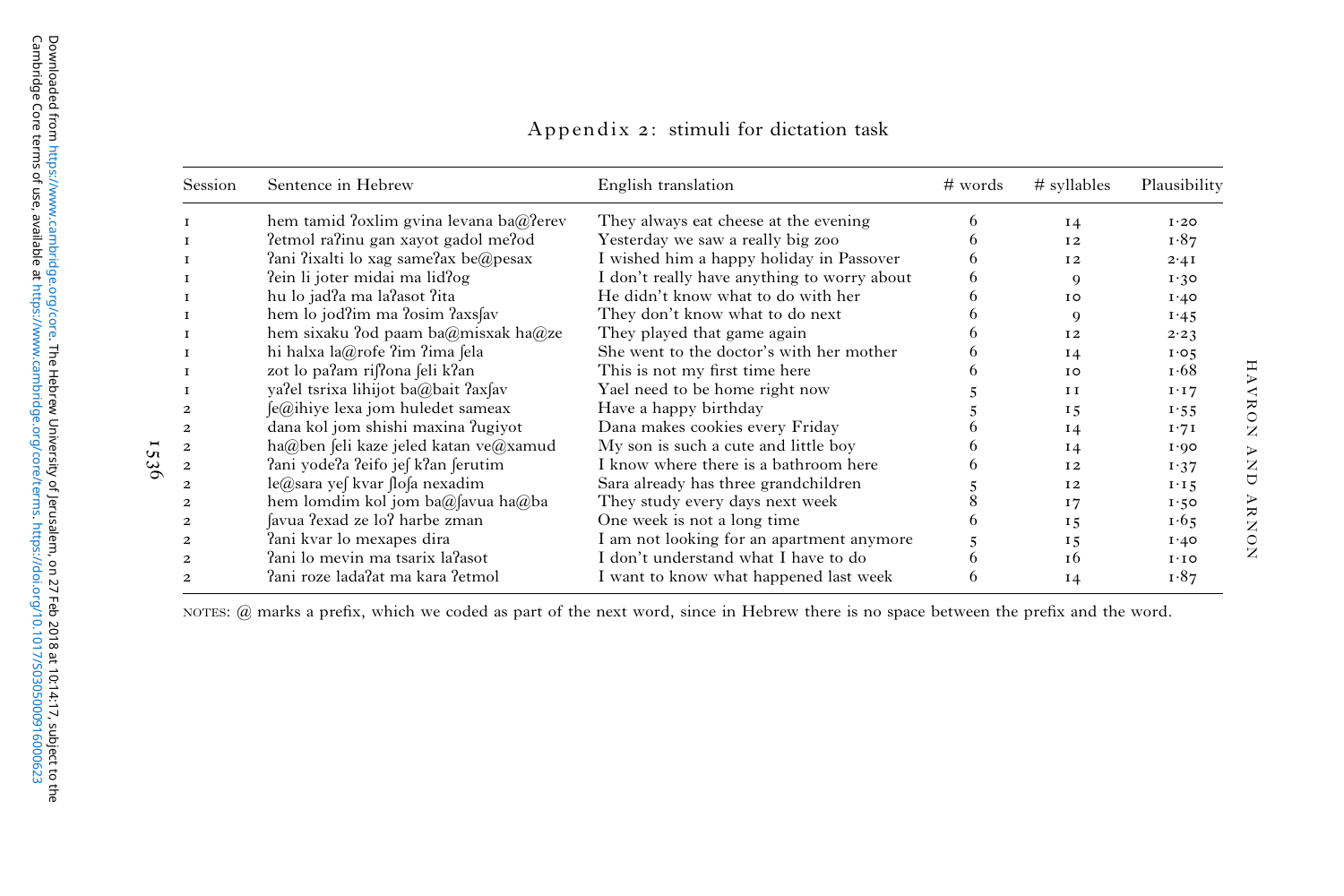Appendix 3: reading scale Session 1:

## שבת זה יום של משפחה.

מי בבית בשבת?

אבא, אמא, תמי, יוסי.

## סבא וסבתא באים לבקר.

# יחד בסלון כלם.

## ואני גם.

English translation: Saturday is a day for families. Who is home on Saturday? Dad, Mom, Tami, Yossi. Grandpa, and grandma come to visit. Everyone is in the living room together. So am I. Session 2:

# פעם היה עץ אורן.

העץ רצה חבר.

## בא השמש, בא ענן,

באה יונה.

# והעץ לא מצא חבר.

# בא דני ושתל עץ קטן

# על יד האורן.